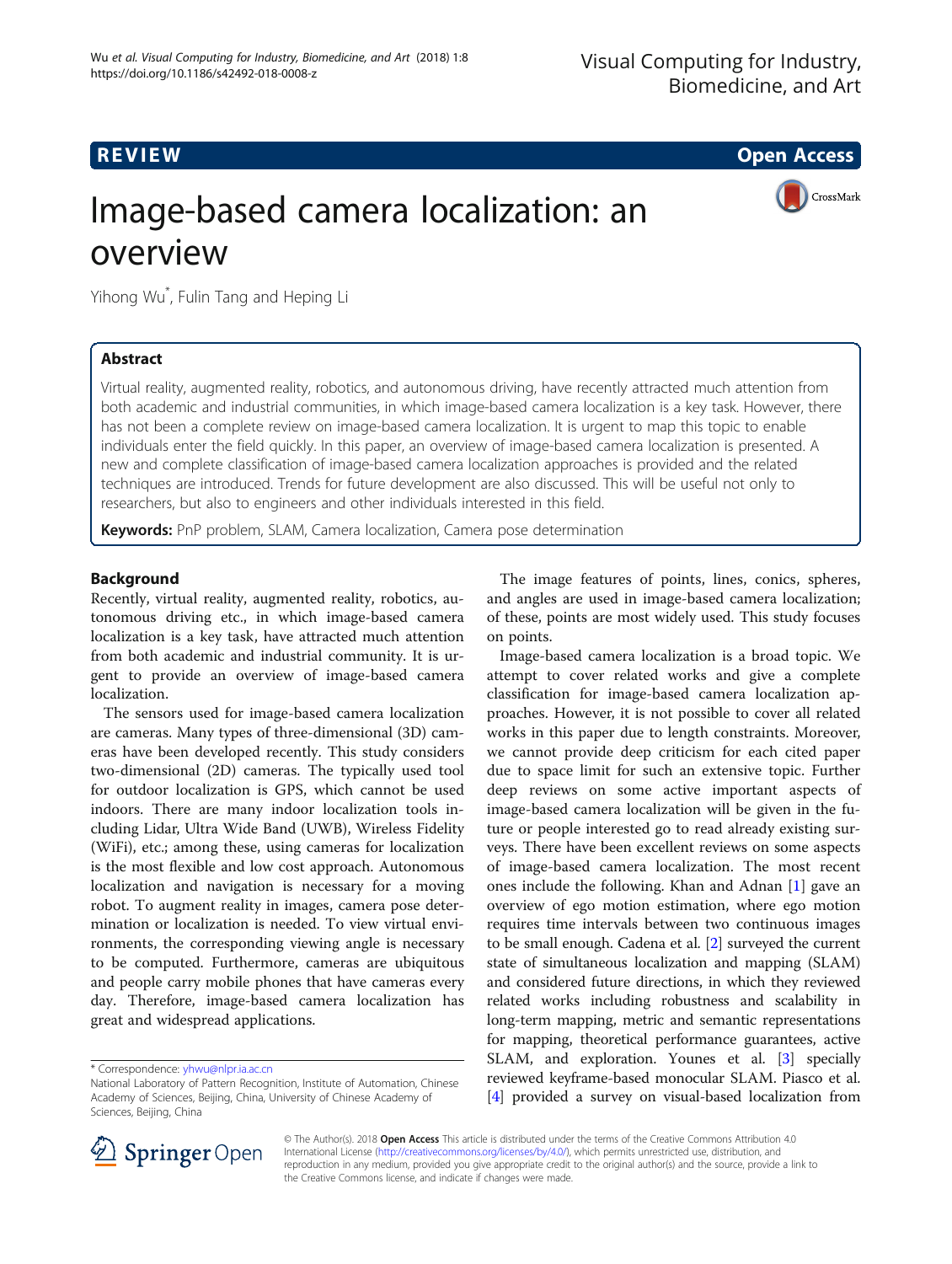heterogeneous data, where only known environment is considered.

Unlike these studies, this study is unique in that it first maps the whole image-based camera localization and provides a complete classification for the topic. "Overview" section presents an overview of image-based camera localization and is mapped as a tree structure. "Reviews on image-based camera localization" section introduces each aspect of the classification. "[Discussion](#page-8-0)" section presents discussions and analyzes trends of future developments "[Conclusion](#page-8-0)" section makes a conclusion of the paper.

# **Overview**

What is image-based camera localization? Image-based camera localization is to compute camera poses under a world coordinate system from images or videos captured by the cameras. Based on whether the environment is known beforehand or not, image-based camera localization can be classified into two categories: one with known environment and the other with unknown environment.

Let  $n$  be the number of points used. The approach with known environments consists of methods with  $3 \leq$  $n < 6$  and methods with  $n \ge 6$ . These are PnP problems. In general, the problems with  $3 \le n < 6$  are nonlinear and those with  $n \geq 6$  are linear.

The approach with unknown environments can be divided into methods with online and real-time environment mapping and those without online and real-time environment mapping. The former is the commonly known Simultaneous Localization and Mapping (SLAM) and the latter is an intermediate procedure of the commonly known structure from motion (SFM). According to different map generations, SLAM is divided into four parts: geometric metric SLAM, learning SLAM, topological SLAM, and marker SLAM. Learning SLAM is a new research direction recently. We think it is different from geometric metric SLAM and topological SLAM by a single category. Learning SLAM can obtain camera pose and 3D map but needs a prior dataset to train the network. The performance of learning SLAM depends on the used dataset to a great extent and it has low generalization capability. Therefore, learning SLAM is not as flexible as geometric metric SLAM and its obtained 3D map outside the used dataset is not as accurate as geometric metric SLAM most of the time. However, simultaneously, learning SLAM has a 3D map other than topology representations. Marker SLAM computes camera poses from known structured markers without knowing the complete environment. Geometric metric SLAM consists of monocular SLAM, multiocular SLAM, and multi-kind sensor SLAM. Moreover, geometric metric SLAM can be classified into filter-based SLAM and keyframe-based SLAM. Keyframe-based SLAM can be further divided into feature-based SLAM and direct SLAM. Multi-kind sensors SLAM can be divided into loosely coupled SLAM and closely coupled SLAM. These classifications of image-based camera localization methods are visualized as a logical tree structure, as shown in Fig. [1](#page-2-0), where current active topics are indicated with bold borders. We think that these topics are camera localization from large data, learning SLAM, keyframe-based SLAM, and multi-kind sensors SLAM.

# Reviews on image-based camera localization Known environments

Camera pose determination from known 3D space points is called the perspective-n-point problem, namely, the PnP problem. When  $n = 1,2$ , there are no solutions for PnP problems because they are under constraints. When  $n \ge 6$ , PnP problems are linear. When  $n = 3, 4, 5$ , the original equations of PnP problems are usually nonlinear. The PnP problem dated from 1841 to 1903. Grunert [\[5\]](#page-8-0), Finsterwalder to Scheufele [[6\]](#page-8-0) concluded that the P3P problem has at most four solutions and the P4P problem has a unique solution in general. The PnP problem is also the key relocalization for SLAM.

#### PnP problems with  $n = 3, 4, 5$

The methods to solve PnP problems with  $n = 3, 4, 5$ focus on two aspects. One aspect studies the solution numbers or multisolution geometric configuration of the nonlinear problems. The other aspect studies eliminations or other solving methods for camera poses.

The methods that focus on the first aspect are as fol-lows. Grunert [[5\]](#page-8-0), Finsterwalder and Scheufele [\[6](#page-8-0)] pointed out that P3P has up to four solutions and P4P has a unique solution. Fischler and Bolles [[7\]](#page-8-0) studied P3P for RANSAC of PnP and found that four solutions of P3P are attainable. Wolfe et al. [[8\]](#page-8-0) showed that P3P mostly has two solutions; they determined the two solutions and provided the geometric explanations that P3P can have two, three, or four solutions. Hu and Wu [\[9](#page-8-0)] defined distance-based and transformation-based P4P problems. They found that the two defined P4P problems are not equivalent; they found that the transformation-based problem has up to four solutions and distance-based problem has up to five solutions. Zhang and Hu [\[10\]](#page-8-0) provided sufficient and necessary conditions in which P3P has four solutions. Wu and Hu [\[11](#page-8-0)] proved that distance-based problems are equivalent to rotation-transformation-based problems for P3P and distance-based problems are equivalent to orthogonal-transformation-based problems for P4P/P5P. In addition, they showed that for any three non-collinear points, the optical center can always be found such that the P3P problem formed by these three control points and the optical center will have four solutions, which is its upper bound. Additionally, a geometric approach is provided to construct these four solutions. Vynnycky and Kanev [\[12](#page-8-0)]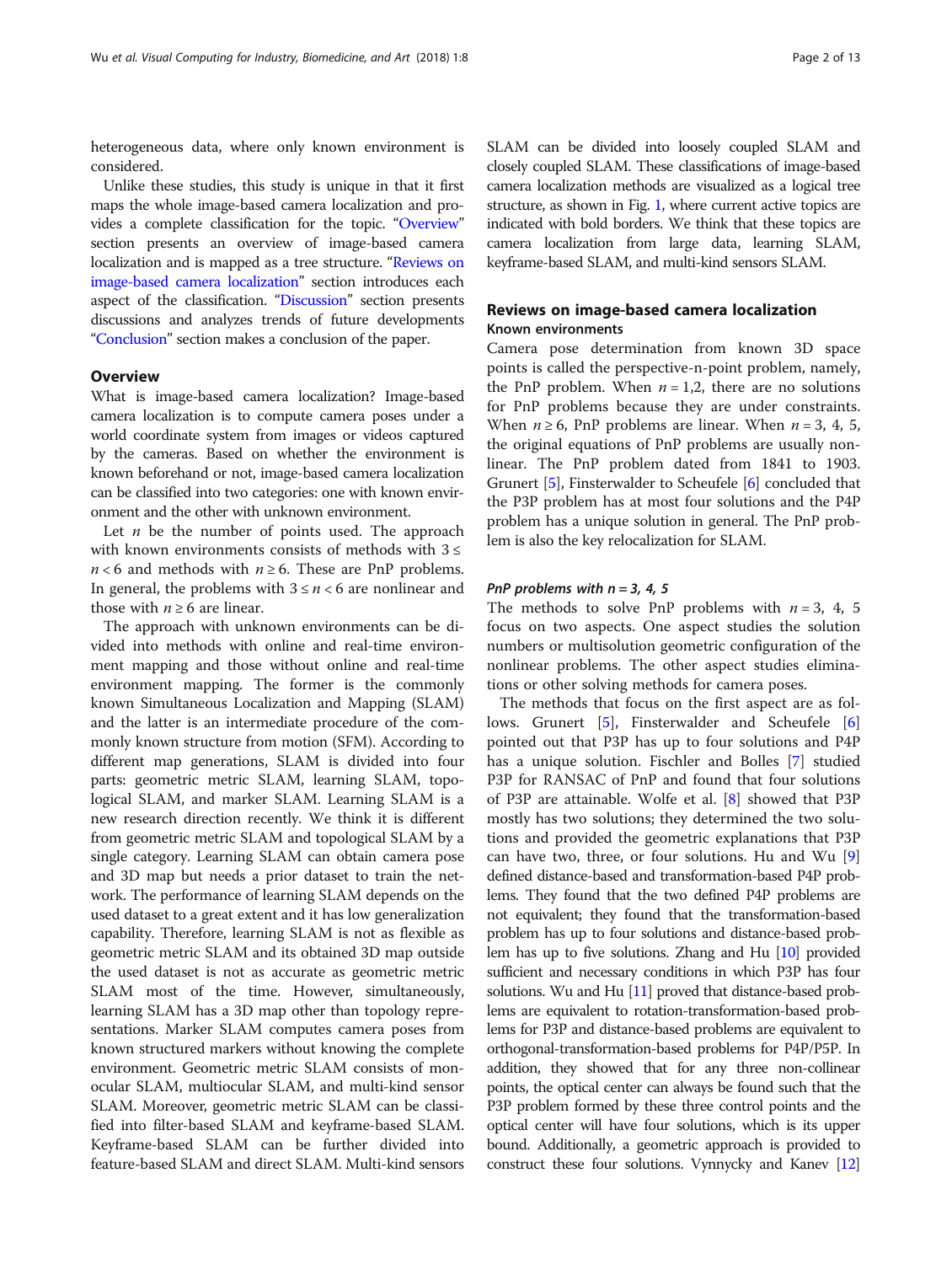<span id="page-2-0"></span>

studied the multisolution probabilities of the equilateral P3P problem.

The methods that focus on the second aspect of PnP problems with  $n = 3$ , 4, 5 are as follows. Horaud et al. [[13\]](#page-8-0) described an elimination method for the P4P problem to obtain a unitary quartic equation. Haralick et al. [[14\]](#page-8-0) reviewed six methods for the P3P problem, which are [\[5](#page-8-0)–[7](#page-8-0), [15](#page-8-0)–[17\]](#page-8-0). Dementhon and Davis [[18\]](#page-8-0) presented a solution of the P3P problem by an inquiry table of quasi-perspective imaging. Quan and Lan [[19\]](#page-8-0) linearly solved the P4P and P5P problems. Gao et al. [[20\]](#page-8-0) used Wu's elimination method to obtain complete solutions of the P3P problem. Wu and Hu [\[10\]](#page-8-0) introduced a depth-ratio-based approach to represent the solutions of the complete PnP problem. Josephson and Byrod [[21](#page-9-0)] used Grobner bases method to solve the P4P problem for radial distortion of camera with unknown focal length. Hesch et al. [[22\]](#page-9-0) studied nonlinear square solutions of PnP with  $n > = 3$ . Kneip et al. [\[23](#page-9-0)] directly solved the rotation and translation solutions of the P3P problem. Kneip et al. [[24\]](#page-9-0) presented a unified PnP solution that can deal with generalized cameras and multisolutions with global optimizations and linear complexity. Kuang and Astrom [\[25\]](#page-9-0) studied the PnP problem with unknown focal length using points and lines. Z. Kukelova et al. [[26\]](#page-9-0) studied the PnP problem with unknown focal length for images with radial distortion. Ventura et al. [\[27](#page-9-0)] presented a minimal solution to the generalized pose-and-scale problem. Zheng et al. [[28](#page-9-0)] introduced an angle constraint and derived a compact bivariate polynomial equation for each P3P and then proposed a general method for the PnP problem with unknown focal length using iterations. Later, Zheng and Kneip [[29](#page-9-0)] improved their work without requiring point order and iterations. Wu [[30\]](#page-9-0) studied PnP solutions with unknown focal length and  $n = 3.5$ . Albl et al. [[31\]](#page-9-0) studied the pose solution of a rolling shutter camera and improved the result later in 2016.

#### PnP problems with  $n \ge 6$

When  $n>$  = 6, PnP problems are linear and studies on them focus on two aspects. One aspect studies efficient optimizations for camera poses from smaller number of points. The other aspect studies fast camera localization from large data.

The studies on the first aspect are as follows. Lu et al. [[32\]](#page-9-0) gave a global convergence algorithm using collinear points. Schweighofer and Pinz [[33](#page-9-0)] studied multisolutions of a planar target. Wu et al. [\[34\]](#page-9-0) presented invariant relationships between scenes and images, and then a robust RANSAC PNP using the invariants. Lepetit et al. [[35\]](#page-9-0) provided an accurate  $O(n)$  solution to the PnP problem, called EPnP, which is widely used today. The pose problem of a rolling shutter camera was studied in [[36\]](#page-9-0) with bundle adjustments. A similar problem was also studied in [\[37\]](#page-9-0) using B-spline covariance matrix. Zheng et al. [\[38](#page-9-0)] used quaternion and Grobner bases to provide a global optimized solution of the PnP problem. A very fast solution to the PnP Problem with algebraic outlier rejection was given in [\[39\]](#page-9-0). Svarm et al. [\[40\]](#page-9-0) studied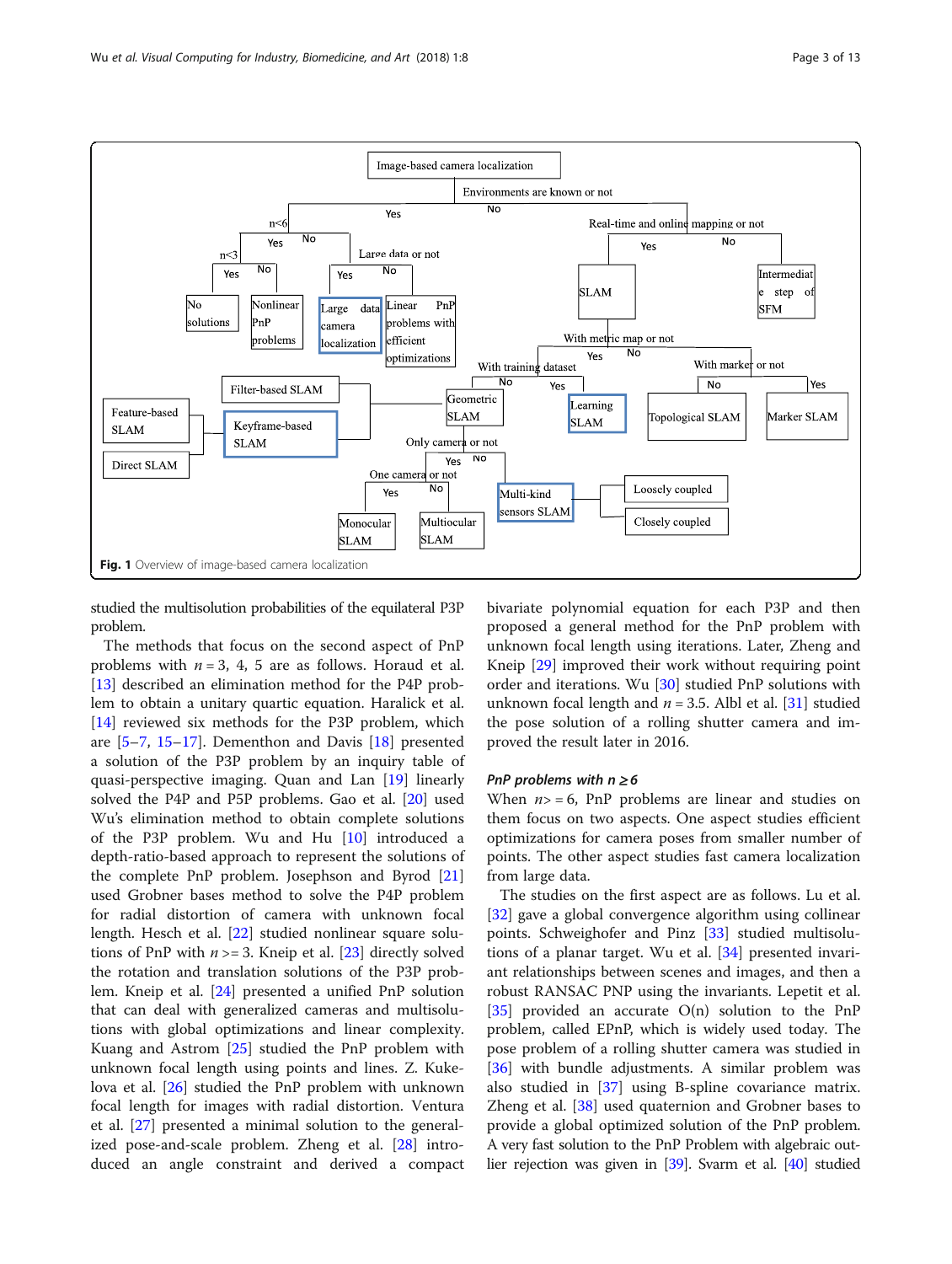accurate localization and pose estimation for large 3D models considering gravitational direction. Ozyesil et al. [[41\]](#page-9-0) provided robust camera location estimation by convex programming. Brachmann et al. [[42\]](#page-9-0) showed uncertainty-driven 6D pose estimation of objects and scenes from a single RGB image. Feng et al. [\[43](#page-9-0)] proposed a hand-eye calibration-free strategy to actively relocate a camera in the same 6D pose by sequentially correcting relative 3D rotation and translation. Nakano [[44\]](#page-9-0) solved three kinds of PnP problems by the Grobner method: PnP problem for calibrated camera, PnPf problem for cameras with unknown focal length, PnPfr problem for cameras with unknown focal length and unknown radial distortions.

The studies on the second aspect that focus on fast camera localization from large data are as follows. Arth et al. [[45](#page-9-0), [46](#page-9-0)] presented real-time camera localizations for mobile phones. Sattler et al. [[47](#page-9-0)] derived a direct matching framework based on visual vocabulary quantization and a prioritized correspondence search with known large-scale 3D models of urban scenes. Later, they improved the method by active correspondence search in [\[48\]](#page-9-0). Li et al. [\[49\]](#page-9-0) devised an adaptive, prioritized algorithm for matching a representative set of SIFT features covering a large scene to a query image for efficient localization. Later Li et al. [\[50](#page-9-0)] provided a full 6-DOF-plus-intrinsic camera pose with respect to a large geo-registered 3D point cloud. Lei et al. [[51](#page-9-0)] studied efficient camera localization from street views using PCA-based point grouping. Bansal and Daniilidis [\[52](#page-9-0)] proposed a purely geometric correspondence-free approach to urban geo-localization using 3D point-ray features extracted from the digital elevation map of an urban environment. Kendall et al. [\[53\]](#page-9-0) presented a robust and real-time monocular 6-DOF relocalization system by training a convolutional neural network (CNN) to regress the 6-DOF camera pose from a single RGB image in an end-to-end manner. Wang et al. [[54](#page-9-0)] proposed a novel approach to localization in very large indoor spaces that takes a single image and a floor plan of the environment as input. Zeisl et al. [\[55\]](#page-9-0) proposed a voting-based pose estimation strategy that exhibits O(n) complexity in terms of the number of matches and thus facilitates considering more number of matches. Lu et al. [\[56](#page-9-0)] used a 3D model reconstructed by a short video as the query to realize 3D-to-3D localization under a multi-task point retrieval framework. Valentin et al. [[57](#page-9-0)] trained a regression forest to predict mixtures of anisotropic 3D Gaussians and showed how the predicted uncertainties can be taken into account for continuous pose optimization. Straub et al. [[58](#page-9-0)] proposed a relocalization system that enables real-time, 6D pose recovery for wide baselines by using binary feature descriptors and nearest-neighbor search of locality sensitive hashing. Feng et al. [[59](#page-9-0)] achieved fast localization in large-scale environments by using supervised indexing of binary

features, where randomized trees were constructed in a supervised training process by exploiting the label information derived from multiple features that correspond to a common 3D point. Ventura and Höllerer [\[60\]](#page-9-0) proposed a system of arbitrary wide-area environments for real-time tracking with a handheld device. The combination of a keyframe-based monocular SLAM system and a global localization method was presented in [\[61\]](#page-9-0). A book of large-scale visual geo-localization was published in [\[62\]](#page-9-0). Liu et al. [\[63](#page-9-0)] showed efficient global 2D-3D matching for camera localization in a large-scale 3D map. Campbell [\[64\]](#page-9-0) presented a method for globally optimal inlier set maximization for simultaneous camera pose and feature correspondence. Real-time SLAM relocalization with online learning of binary feature indexing was proposed by [[65](#page-9-0)]. Wu et al. [\[66\]](#page-9-0) proposed CNNs for camera relocalization. Kendall and Cipolla [\[67](#page-10-0)] explored a number of novel loss functions for learning camera poses, which are based on geometry and scene reprojection error. Qin et al. [\[68](#page-10-0)] developed a method of relocalization for monocular visual-inertial SLAM. Piasco et al. [\[4](#page-8-0)] presented a survey on visual-based localization from heterogeneous data. A geometry-based point cloud reduction method for mobile augmented reality system was presented in [[69](#page-10-0)].

From above the studies for known environments, we see that fast camera localization from large data has attracted more and more attention. This is because there are many applications of camera localization for large data, for example, location-based services, relocalization of SLAM for all types of robots, and AR navigations.

# Unknown environments

Unknown environments can be reconstructed from videos in real time and online. Simultaneously, camera poses are computed in real time and online. These are the commonly known SLAM technologies. If unknown environments are reconstructed from multiview images without requiring speed and online computation, it is the known SFM, in which solving for the camera pose is an intermediate step and not the final aim; therefore, we only mention few studies on SFM, and do not provide an in-depth overview in the following. Studies on SLAM will be introduced in detail.

# SLAM

SLAM was dated from 1986 in the study [\[70\]](#page-10-0): "On the representation and estimation of spatial uncertainty," published in the International Journal of Robotics Research. In 1995, the acronym SLAM was then coined in the study [[71](#page-10-0)]: "Localisation of automatic guided vehicles," 7th International Symposium on Robotics Research. According to different map generations, the studies on SLAM can be divided into four categories: geometric metric SLAM, learning SLAM, topological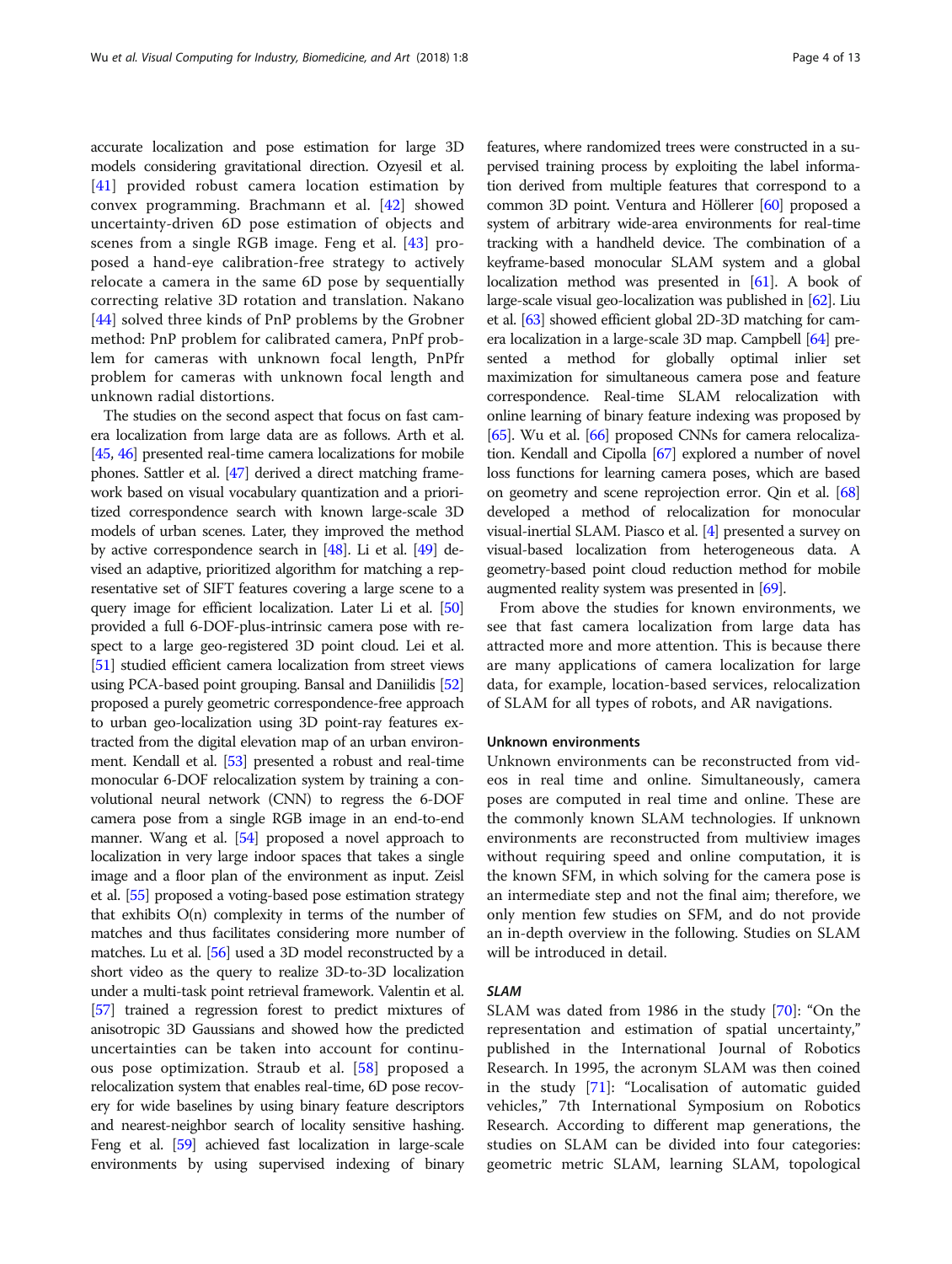SLAM, and marker SLAM. Due to its accurate computations, geometric metric SLAM has attracted increasing attention. Learning SLAM is a new topic gaining attention due to the development of deep learning. Studies on pure topological SLAM are decreasing. Marker SLAM is more accurate and stable. There is a study in [[2\]](#page-8-0) that reviews recent advances of SLAM covering a broad set of topics including robustness and scalability in long-term mapping, metric and semantic representations for mapping, theoretical performance guarantees, active SLAM, and exploration. In the following, we introduce geometric metric SLAM, learning SLAM, topological SLAM, and marker SLAM.

A. Geometric metric SLAM

Geometric metric SLAM computes 3D maps with accurate mathematical equations. Based on the different sensors used, geometric metric SLAM is divided into monocular SLAM, multiocular SLAM, and multi-kind sensors SLAM. Based on the different techniques used, geometric metric SLAM is divided into filter-based SLAM and keyframe-based SLAM and also, there is another class of SLAM: grid-based SLAM, of which minority deal with images and most deal with laser data. Recently, there was a review on keyframe-based monocular SLAM, which provided in-depth analyses [\[3\]](#page-8-0).

# A.1) Monocular SLAM

A.1.1) Filter-based SLAM

One part of monocular SLAM is the filterbased methods. The first one is the Mono-SLAM proposed by Davison [[72](#page-10-0)] based on extended Kalman filter (EKF). Later, the work was developed by them further in [[73](#page-10-0), [74](#page-10-0)]. Montemerlo and Thrun [[75](#page-10-0)] proposed monocular SLAM based on a particle filter. Strasdat et al. [\[76,](#page-10-0) [77\]](#page-10-0) discussed why filterbased SLAM is used by comparing filterbased and keyframe-based methods. The conference paper in ICRA 2010 by [\[76](#page-10-0)] received the best paper award, where they pointed out that keyframe-based SLAM can provide more accurate results. Nuchter et al. [\[78](#page-10-0)] used a particle filter for SLAM to map large 3D outdoor environments. Huang et al. [\[79](#page-10-0)] addressed two key limitations of the unscented Kalman filter (UKF) when applied to the SLAM problem: the cubic computational complexity in the number of states and the inconsistency of the state estimates. They introduced a new sampling strategy for the UKF, which has constant computational complexity, and proposed a new algorithm to ensure that the unobservable subspace of the

UKF's linear-regression-based system model has the same dimension as that of the nonlinear SLAM system. Younes et al. [\[3\]](#page-8-0) also stated that filter-based SLAM was common before 2010 and most solutions thereafter designed their systems around a non-filter, keyframebased architecture.

A.1.2) Keyframe-based SLAM

The second part of monocular SLAM is the keyframe-based methods. Keyframe-based SLAM can be further categorized into: feature-based methods and direct methods. a) Feature-based SLAM: The first keyframe-based feature SLAM was PTAM proposed in [[80\]](#page-10-0). Later the method was extended to combine edges in [\[81](#page-10-0)] and extended to a mobile phone platform by them in [\[82](#page-10-0)]. The keyframe selections were studied in  $[83, 84]$  $[83, 84]$  $[83, 84]$  $[83, 84]$ . SLAM++ with loop detection and object recognition was proposed in [\[85](#page-10-0)]. Dynamic scene detection and adapting RANSAC was studied by [\[86\]](#page-10-0). Regarding dynamic objects, Feng et al. [[87](#page-10-0)] proposed a 3Daided optical flow SLAM. ORB SLAM [\[88](#page-10-0)] can deal with loop detection, dynamic scene detection, monocular, binocular, and deep images. The method of [\[89\]](#page-10-0) can run in a large-scale environment using submap and linear program to remove outlier. b) Direct SLAM: The second part of monocular SLAM is the direct method. Newcombe et al. [\[90](#page-10-0)] proposed DTAM, the first direct SLAM, where detailed textured dense depth maps, at selected keyframes, are produced and meanwhile camera pose is tracked at frame rate by entire image alignment against the dense textured model. A semi-dense visual odometry (VO) was proposed in [\[91](#page-10-0)]. LSD SLAM by [[92\]](#page-10-0) provided a dense SLAM suitable for large-scale environments. Pascoe et al. [\[93\]](#page-10-0) proposed a direct dense SLAM for road environments for LIDAR and cameras. A semi VO on a mobile phone was performed by [[94\]](#page-10-0).

A.2) Multiocular SLAM

Multiocular SLAM uses multiple cameras to compute camera poses and 3D maps. Most of the studies focus on binocular vision. They are also the bases of multiocular vision.

Konolige and Agrawal [[95](#page-10-0)] matched visual frames with large numbers of point features using classic bundle adjustment techniques but kept only relative frame pose information. Mei et al. [[96\]](#page-10-0) used local estimation of motion and structure provided by a stereo pair to represent the environment in terms of a sequence of relative locations. Zou and Tan [[97](#page-10-0)] studied SLAM of multiple moving cameras in which a global map is built. Engle et al. [\[98\]](#page-10-0) proposed a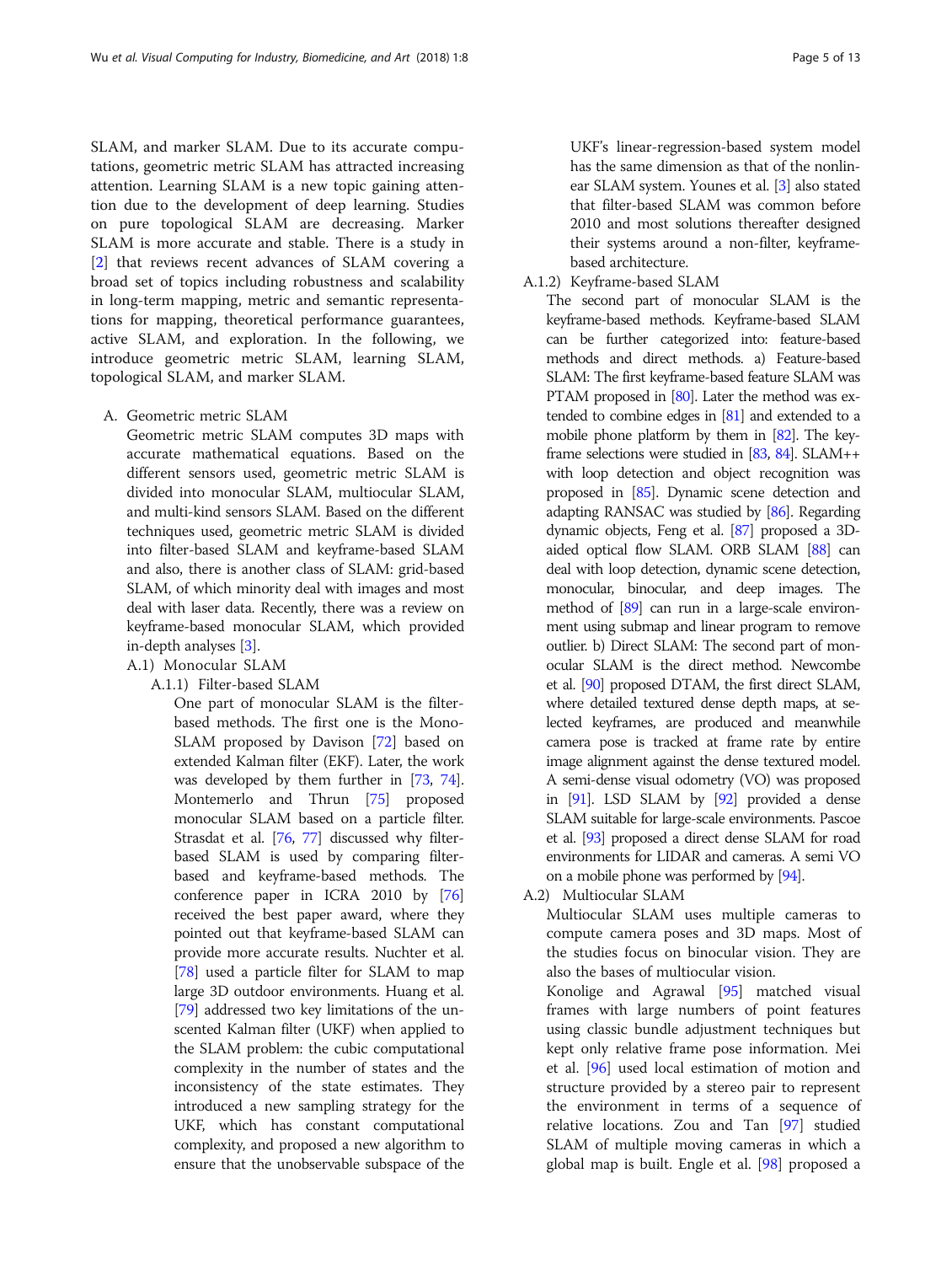novel large-scale direct SLAM algorithm for stereo cameras. Pire et al. [\[99\]](#page-10-0) proposed a stereo SLAM system called S-PTAM that can compute the real scale of a map and overcome the limitation of PTAM for robot navigation. Moreno et al. [[100](#page-10-0)] proposed a novel approach called sparser relative bundle adjustment (SRBA) for a stereo SLAM system. Artal and Tardos [\[101](#page-10-0)] presented ORB-SLAM2 which is a complete SLAM system for monocular, stereo, and RGB-D cameras, with map reuse, loop closing, and relocalization capabilities. Zhang et al. [[102](#page-10-0)] presented a graphbased stereo SLAM system using straight lines as features. Gomez-Ojeda et al. [[103](#page-10-0)] proposed PL-SLAM, a stereo visual SLAM system that combines both points and line segments to work robustly in a wider variety of scenarios, particularly in those where point features are scarce or not well-distributed in an image. A novel direct visualinertial odometry method for stereo cameras was proposed in [\[104\]](#page-10-0). Wang et al. [\[105\]](#page-10-0) proposed stereo direct sparse odometry (Stereo DSO) for highly accurate real-time visual odometry estimation of large-scale environments from stereo cameras. Semi-direct visual odometry (SVO) for monocular and multi-camera systems was proposed in [[106](#page-10-0)]. Sun et al. [\[107](#page-10-0)] proposed a stereo multi-state constraint Kalman filter (S-MSCKF). Compared with multi-state constraint Kalman filter (MSCKF), S-MSCKF exhibits significantly greater robustness. Multiocular SLAM has higher reliability than monocular SLAM. In general, multiocular SLAM is preferred if hardware platforms are allowed.

A.3) Multi-kind sensors SLAM

Here, multi-kind sensors are limited to vision and inertial measurement unit (IMU); other sensors are not introduced here. This is because, recently, vision and IMU fusion has attracted more attention than others.

In robotics, there are many studies on SLAM that combine cameras and IMU. It is common for mobile devices to be equipped with a camera and an inertial unit. Cameras can provide rich information of a scene. IMU can provide selfmotion information and also provide accurate short-term motion estimates at high frequency. Cameras and IMU have been thought to be complementary of each other. Because of universality and complementarity of visual-inertial sensors, visual-inertial fusion has been a very active research topic in recent years. The main research approaches on visual-inertial fusion can be divided into two categories, namely, loosely coupled and tightly coupled approaches.

# A.3.1) Loosely coupled SLAM

In loosely coupled systems, all sensor states are independently estimated and optimized. Integrated IMU data are incorporated as independent measurements in stereo vision optimization in [[108\]](#page-10-0). Vision-only pose estimates are used to update an EKF so that IMU propagation can be performed [[109](#page-10-0)]. An evaluation of different direct methods for computing frame-to-frame motion estimates of a moving sensor rig composed of an RGB-D camera and an inertial measurement unit is given and the pose from visual odometry is added to the IMU optimization frame directly in [\[110\]](#page-10-0).

A.3.2) Tightly coupled SLAM

In tightly coupled systems, all sensor states are jointly estimated and optimized. There are two approaches for this, namely, filterbased and keyframe nonlinear optimizationbased approaches.

A.3.2.a) Filter-based approach

The filter-based approach uses EKF to propagate and update motion states of visual-inertial sensors. MSCKF in [\[111\]](#page-10-0) uses an IMU to propagate the motion estimation of a vehicle and update this motion estimation by observing salient features from a monocular camera. Li and Mourikis [[112](#page-10-0)] improved MSCKF, by proposing a real-time EKF-based VIO algorithm, MSCKF2.0. This algorithm can achieve consistent estimation by ensuring correct observability properties of its linearized system model and performing online estimation of the camera-toinertial measurement unit calibration parameters. Li et al. [\[113\]](#page-10-0), Li and Mourikis [\[114\]](#page-10-0) implemented real-time motion tracking on a cellphone using inertial sensing and a rolling-shutter camera. MSCKF algorithm is the core algorithm of Google's Project Tango <https://get.google.com/tango/>. Clement et al. [[115](#page-10-0)] compared two modern approaches: MSCKF and sliding window filter (SWF). SWF is more accurate and less sensitive to tuning parameters than MSCKF. However, MSCKF is computationally cheaper, has good consistency, and improves accuracies because more features are tracked. Bloesch et al. [\[116\]](#page-10-0) presented a monocular visual inertial odometry algorithm by directly using pixel intensity errors of image patches. In this algorithm, by directly using the intensity errors as an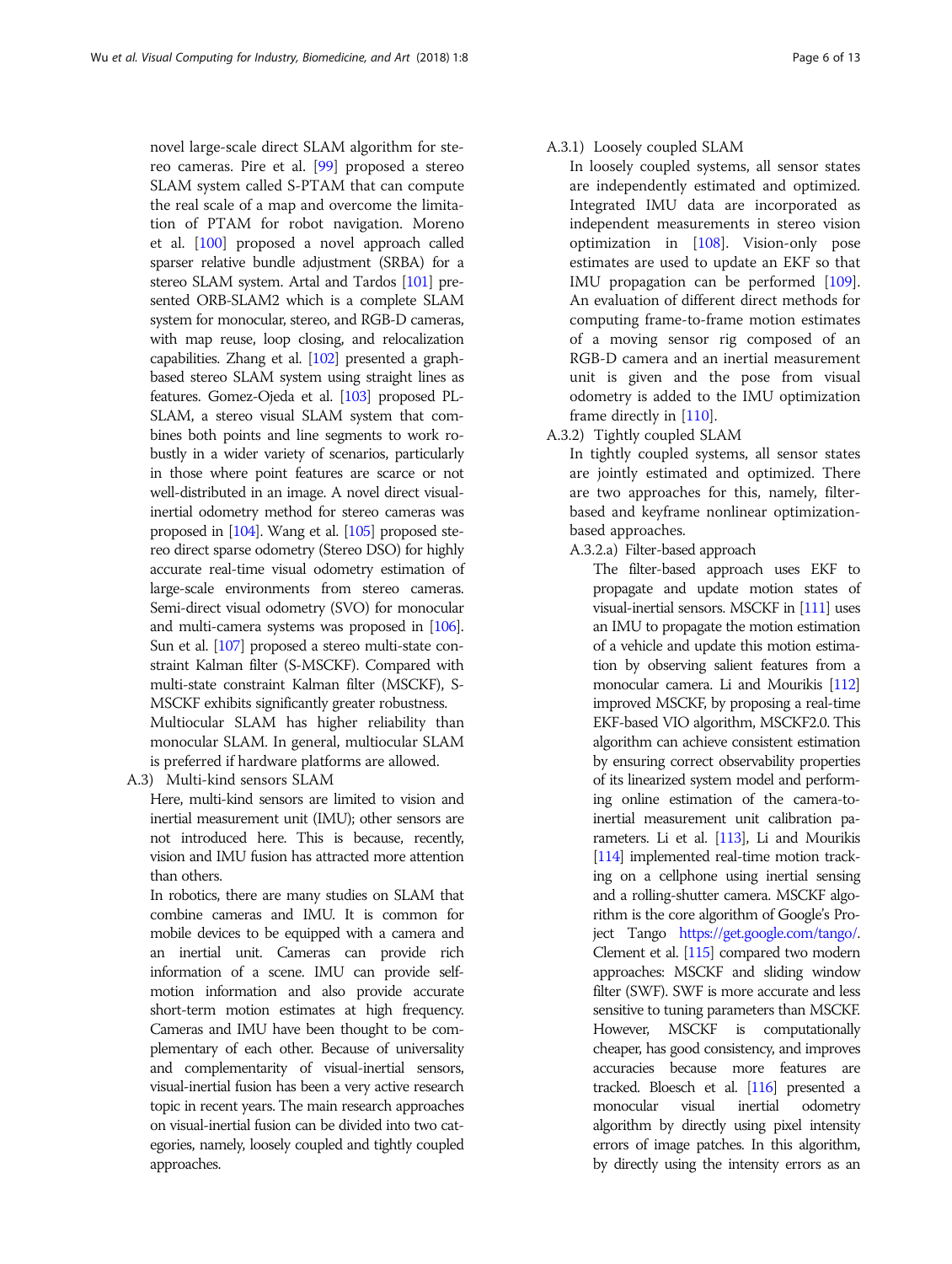innovation term, the tracking of multilevel patch features is closely coupled to the underlying EKF during the update step.

A.3.2.b) Keyframe nonlinear optimizationbased approach

The nonlinear optimization-based approach uses keyframe-based nonlinear optimization, which may potentially achieve higher accuracy due to the capability to limit linearization errors through repeated linearization of the inherently nonlinear problem. Forster et al. [[117\]](#page-11-0) presented a preintegration theory that appropriately addresses the manifold structure of the rotation group. Moreover, it is shown that the preintegration IMU model can be seamlessly integrated into a visual-inertial pipeline under the unifying framework of factor graphs. The method is short for GTSAM. Leutenegger et al. [[118](#page-11-0)] presented a novel approach, OKVIS, to tightly integrate visual measurements with IMU measurements, where a joint nonlinear cost function that integrates an IMU error term with the landmark reprojection error in a fully probabilistic manner is optimized. Moreover, to ensure real-time operation, old states are marginalized to maintain a boundedsized optimization window. Li et al. [\[119](#page-11-0)] proposed tightly coupled, optimizationbased, monocular visual-inertial state estimation for camera localization in complex environments. This method can run on mobile devices with a lightweight loop closure. Following ORB monocular SLAM [[88\]](#page-10-0), a tightly coupled visual-inertial slam system was proposed in [\[120](#page-11-0)]. In loosely coupled systems, it is easy to process frame and IMU data. However, in tightly coupled systems, to optimize all sensor states jointly, it is difficult to process frame and IMU data. In terms of estimation accuracy, tightly coupled methods are more accurate and robust than loosely coupled methods. Tightly coupled methods have become increasingly popular and have attracted great attention by researchers.

B. Learning SLAM

Learning SLAM is a new topic that gained attention recently due to the development of deep learning. We think it is different from geometric metric

SLAM and topological SLAM by a single category. Learning SLAM can obtain camera pose and 3D map but needs a prior dataset to train the network. The performance of learning SLAM depends on the used dataset greatly and it has low generalization ability. Therefore, learning SLAM is not as flexible as geometric metric SLAM and the geometric map obtained outside the used dataset is not as accurate as geometric metric SLAM most of the time. However, simultaneously, learning SLAM has a 3D map other than 2D graph representations.

Tateno et al. [[121\]](#page-11-0) used CNNs to predict dense depth maps and then used keyframe-based 3D metric direct SLAM to compute camera poses. Ummenhofer et al. [\[122\]](#page-11-0) trained multiple stacked encoder-decoder networks to compute depth and camera motion from successive, unconstrained image pairs. Vijayanarasimhan et al. [\[123\]](#page-11-0) proposed a geometry-aware neural network for motion estimation in videos. Zhou et al. [[124](#page-11-0)] presented an unsupervised learning framework for estimating monocular depth and camera motion from video sequences. Li et al. [[125](#page-11-0)] proposed a monocular visual odometry system using unsupervised deep learning; they used stereo image pairs to recover the scales. Clark et al. [\[126](#page-11-0)] presented an on-manifold sequenceto-sequence learning approach for motion estimation using visual and inertial sensors. Detone et al. [[127](#page-11-0)] presented a point tracking system powered by two deep CNNs, MagicPoint and MagicWarp. Gao and Zhang [[128](#page-11-0)] presented a method for loop closure detection based on the stacked denoising auto-encoder. Araujo et al. [\[129\]](#page-11-0) proposed a recurrent CNN-based visual odometry approach for endoscopic capsule robots.

Learning SLAM increases gradually these years. However, due to lower speed and generalization capabilities of the learning methods, using geometric methods is still centered for practical applications.

C. Topological SLAM

Topological SLAM does not need accurate computation of 3D maps and represents the environment by connectivity or topology. Kuipers and Byun [\[130\]](#page-11-0) used a hierarchical description of the spatial environment, where a topological network description mediates between a control and metrical level; moreover, distinctive places and paths are defined by their properties at the control level and serve as nodes and arcs of the topological model. Ulrich and Nourbakhsh [\[131\]](#page-11-0) presented an appearance-based place recognition system for topological localization. Choset and Nagatani [[132](#page-11-0)] exploited the topology of a robot's free space to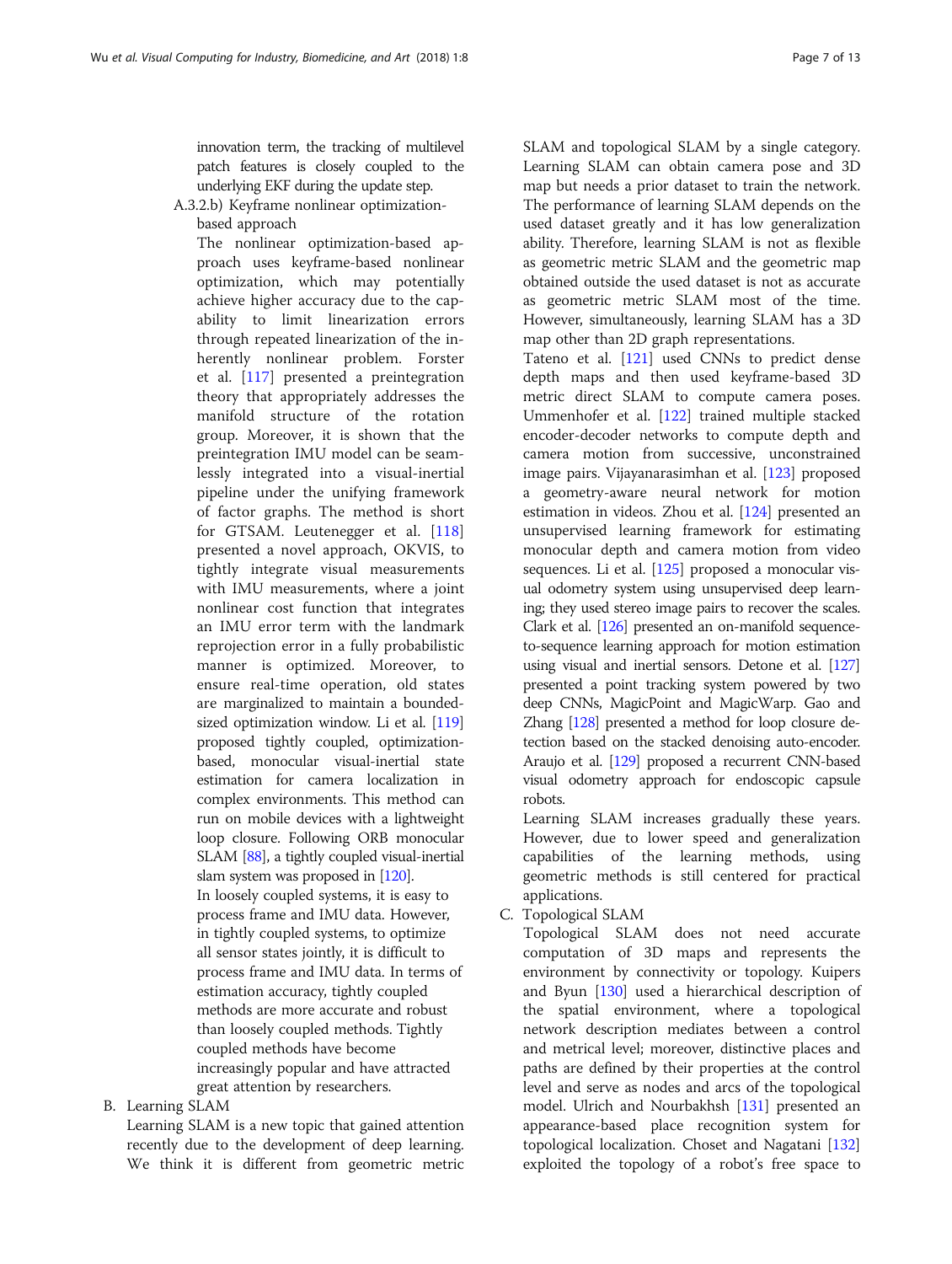localize the robot on a partially constructed map and the topology of the environment was encoded in a generalized Voronoi graph. Kuipers et al. [[133](#page-11-0)] described how a local perceptual map can be analyzed to identify a local topology description and abstracted to a topological place. Chang et al. [[134](#page-11-0)] presented a prediction-based SLAM algorithm to predict the structure inside an unexplored region. Blanco et al. [\[135\]](#page-11-0) used Bayesian filtering to provide a probabilistic estimation based on the reconstruction of a robot path in a hybrid discrete-continuous state space. Blanco et al. [[136\]](#page-11-0) presented spectral graph partitioning techniques for the automatic generation of sub-maps. Kawewong et al. [[137](#page-11-0)] proposed dictionary management to eliminate redundant search for indoor loop-closure detection based on PIRF extraction. Sünderhauf and Protzel [\[138](#page-11-0)] presented a back-end formulation for SLAM using switchable constraints to recognize and reject outliers during loop-closure detection by making the topology of the underlying factor graph representation. Latif et al. [\[139](#page-11-0)] described a consensus-based approach for robust place recognition to detect and remove past incorrect loop closures to deal with the problem of corrupt map estimates. Latif et al. [\[140\]](#page-11-0) presented a comparative analysis for graph SLAM, where graph nodes are camera poses connected by odometry or place recognition. Vallvé et al. [[141\]](#page-11-0) proposed two simple algorithms for SLAM sparsification, factor descent and non-cyclic factor descent.

As shown in some above mentioned works, topological SLAM has been modified into metric SLAM as loop detection these years. Studies on pure topological SLAM are reducing.

D. Marker SLAM

We introduced studies on image-based camera localization for both known and unknown environments above. In addition, there are some studies to localize cameras using some prior environment knowledge, but not a 3D map such as markers. These works are considered to be with semi-known environments.

In 1991, Gatrell et al. [\[142\]](#page-11-0) designed a concentric circular marker, which was modified with additional color and scale information in [\[143\]](#page-11-0). Ring information was considered in the marker by [[144](#page-11-0)]. Kato and Billinghurst [\[145](#page-11-0)] presented the first augmented reality system based on fiducial markers known as the ARToolkit, where the marker used is a black enclosed rectangle with simple graphics or text. Naimark and Foxlin [\[146\]](#page-11-0) developed a more general marker generation method, which encodes a bar code into a black circular region to produce more markers. A square marker was presented by

[[147\]](#page-11-0). Four circles at the corners of a square were proposed by [\[148\]](#page-11-0). A black rectangle enclosed with black and white blocks known as the ARTag was proposed by [[149](#page-11-0), [150](#page-11-0)]. From four marker points, Maidi et al. [\[151\]](#page-11-0) developed a hybrid approach that combines an iterative method based on the EKF and an analytical method with direct resolution of pose parameter computation. Recently, Bergamasco et al. [[152](#page-11-0)] provided a set of circular high-contrast dots arranged in concentric layers. DeGol et al. [[153\]](#page-11-0) introduced a fiducial marker, ChromaTag, and a detection algorithm to use opponent colors to limit and reject initial false detections and grayscale. Munoz-Salinas et al. [[154](#page-11-0)] proposed to detect key points for the problem of mapping and localization from a large set of squared planar markers. Eade and Drummond [\[155\]](#page-11-0) proposed real-time global graph SLAM for sequences with several hundreds of landmarks. Wu [[156\]](#page-11-0) studied a new marker for camera localization that does not need matching.

# SFM

In SFM, camera pose computation is only an intermediate step. Therefore, in the following, we give a brief introduction of camera localization SFM.

In the early stages of SFM development, there were more studies on relative pose solving. One of the useful studies is the algorithm for five-point relative pose problem in [\[157\]](#page-11-0), which has less degeneracies than other relative pose solvers. Lee et al. [\[158\]](#page-11-0) studied relative pose estimation for a multi-camera system with known vertical direction. Kneip and Li [\[159\]](#page-11-0) presented a novel solution to compute the relative pose of a generalized camera. Chatterjee and Govindu [[160](#page-11-0)] presented efficient and robust large-scale averaging of relative 3D rotations. Ventura et al. [\[161\]](#page-11-0) proposed an efficient method for estimating the relative motion of a multi-camera rig from a minimal set of feature correspondences. Fredriksson et al. [\[162\]](#page-11-0) estimated the relative translation between two cameras and simultaneously maximized the number of inlier correspondences.

Global pose studies are as follows. Park et al. [[163](#page-11-0)] estimated the camera direction of a geotagged image using reference images. Carlone et al. [[164](#page-11-0)] surveyed techniques for 3D rotation estimation. Jiang et al. [\[165](#page-11-0)] presented a global linear method for camera pose registration. Later, the method was improved by  $[166]$  $[166]$  $[166]$  and  $[167]$ .

Recently, hybrid incremental and global SFM have been developed. Cui et al. [[168,](#page-12-0) [169\]](#page-12-0), estimated rotations by a global method and translations by an incremental method and proposed community-based SFM. Zhu et al. [[170\]](#page-12-0) presented parallel SFM from local increment to global averaging.

A recent survey on SFM is presented in [\[171\]](#page-12-0). In addition, there are some studies on learning depth from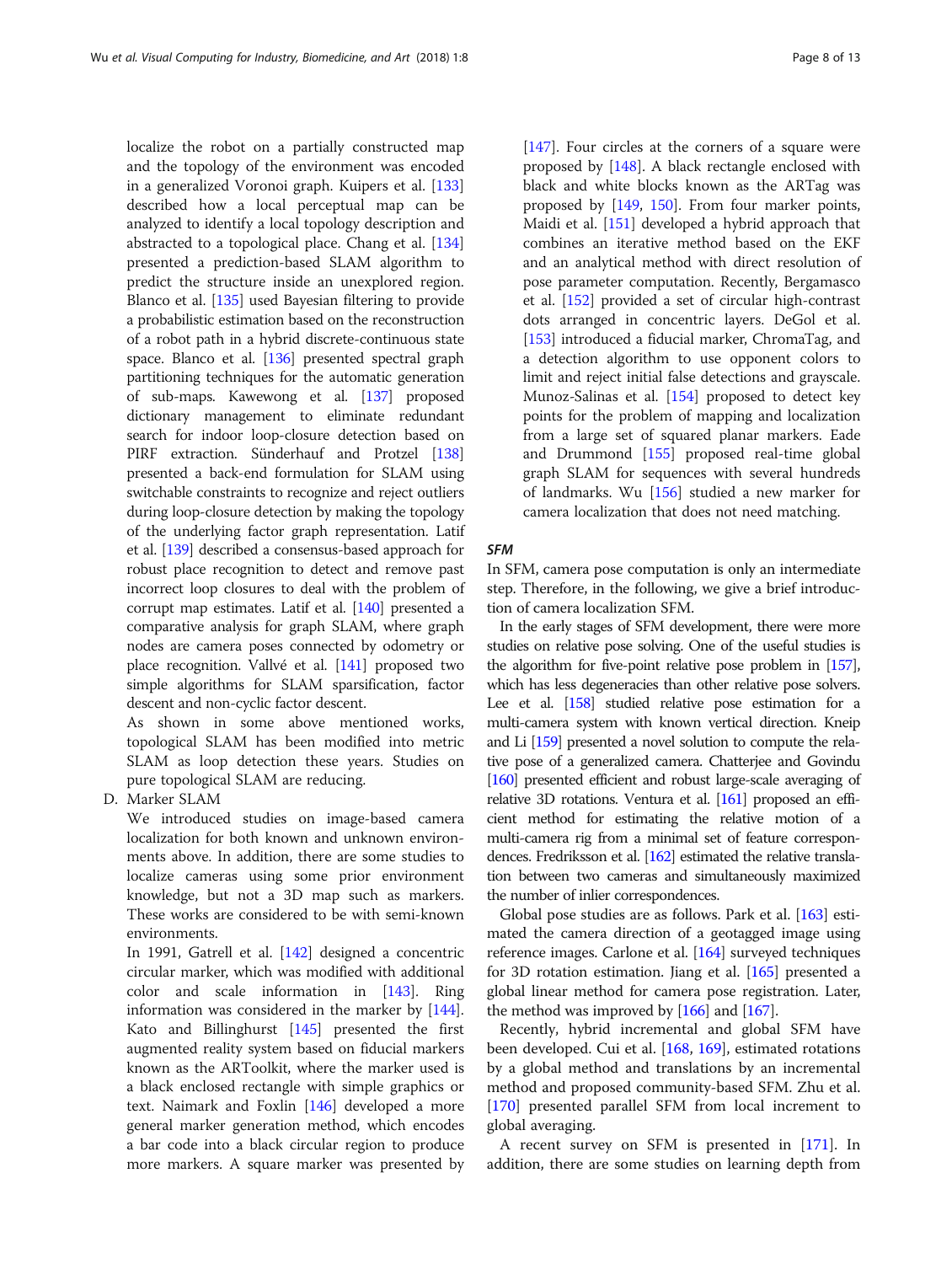<span id="page-8-0"></span>a single image. From binoculars, usually disparity maps are learnt. Please refer to the related works ranked in the website of KITTI dataset.

# Discussion

From the above techniques, we can see that currently there are less and less studies on the PnP problem in a small-scale environment. Similarly, there are few studies on SFM using traditional geometric methods. However, for SLAM, both traditional geometric and learning methods are still popular.

Studies that use deep learning for image-based camera localization are increasing gradually. However, in practical applications, using geometric methods is still centered. Deep learning methods can provide efficient image features and compensate for geometric methods.

The PnP problem or relocalization of SLAM in a large-scale environment has not been solved well and deserves further research. For reliability and low cost practical applications, multi low cost sensor fusion for localization but vision sensor centered is an effective way.

In addition, some works study the pose problem of other camera sensors, such as the epipolar geometry of a rolling shutter camera in [\[172,](#page-12-0) [173](#page-12-0)] and radial-distorted rolling-shutter direct SLAM in [\[174](#page-12-0)]. Gallego et al. [[175\]](#page-12-0), Vidal et al. [[176\]](#page-12-0), Rebecq et al. [[177\]](#page-12-0) studied event camera SLAM.

With the increasing development of SLAM, maybe it starts the age of embedded SLAM algorithms as shown by [[178\]](#page-12-0). We think integrating the merits of all kinds of techniques is a trend for a practical SLAM system, such as geometric and learning fusion, multi-sensor fusion, multi-feature fusion, feature based and direct approaches fusion. Integration of these techniques may solve the current challenging difficulties such as poorly textured scenes, large illumination changes, repetitive textures, and highly dynamic motions.

#### Conclusion

Image-based camera localization has important applications in fields such as virtual reality, augmented reality, robots. With the rapid development of artificial intelligence, these fields have become high-growth markets, and are attracting much attention from both academic and industrial communities.

We presented an overview of image-based camera localization, in which a complete classification is provided. Each classification is further divided into categories and the related works are presented along with some analyses. Simultaneously, the overview is described in a tree structure, as shown in Fig. [1.](#page-2-0) In the tree structure, the current popular topics are denoted with bold blue borders. These topics include large data camera localization, learning SLAM, multi-kind sensors SLAM,

and keyframe-based SLAM. Future developments were also discussed in the Discussion section.

### Acknowledgements

This work was supported by the National Natural Science Foundation of China under Grant No. 61421004, 61572499, 61632003.

#### Authors' contributions

All authors read and approved the final manuscript.

#### Competing interests

The authors declare that they have no competing interests.

#### Publisher's Note

Springer Nature remains neutral with regard to jurisdictional claims in published maps and institutional affiliations.

# Received: 3 April 2018 Accepted: 6 July 2018 Published online: 05 September 2018

#### References

- 1. Khan NH, Adnan A. Ego-motion estimation concepts, algorithms and challenges: an overview. Multimed Tools Appl. 2017;76:16581–603.
- 2. Cadena C, Carlone L, Carrillo H, Latif Y, Scaramuzza D, Neira J, et al. Past, present, and future of simultaneous localization and mapping: toward the robust-perception age. IEEE Trans Robot. 2016;32:1309–32.
- 3. Younes G, Asmar D, Shammas E, Zelek J. Keyframe-based monocular SLAM: design, survey, and future directions. Rob Auton Syst. 2017;98:67–88.
- 4. Piasco N, Sidibé D, Demonceaux C, Gouet-Brunet V. A survey on visualbased localization: on the benefit of heterogeneous data. Pattern Recogn. 2018;74:90–109.
- 5. Grunert JA. Das pothenotische problem in erweiterter gestalt nebst bemerkungen über seine anwendung in der Geodäsie. In: Archiv der mathematik und physik, Band 1. Greifswald; 1841. p. 238–48.
- 6. Finsterwalder S, Scheufele W. In: Finsterwalder zum S, editor. Das ruckwartseinschneiden im raum, vol. 75; 1937. p. 86–100.
- 7. Fischler MA, Bolles RC. Random sample consensus: a paradigm for model fitting with applications to image analysis and automated cartography. Commun ACM. 1981;24:381–95.
- 8. Wolfe WJ, Mathis D, Sklair CW, Magee M. The perspective view of three points. IEEE Trans Pattern Anal Mach Intell. 1991;13:66–73.
- 9. Hu ZY, Wu FC. A note on the number of solutions of the noncoplanar P4P problem. IEEE Trans Pattern Anal Mach Intell. 2002;24:550–5.
- 10. Zhang CX, Hu ZY. A general sufficient condition of four positive solutions of the P3P problem. J Comput Sci Technol. 2005;20:836–42.
- 11. Wu YH, Hu ZY. PnP problem revisited. J Math Imaging Vis. 2006;24:131–41.
- 12. Vynnycky M, Kanev K. Mathematical analysis of the multisolution
- phenomenon in the P3P problem. J Math Imaging Vis. 2015;51:326–37. 13. Horaud R, Conio B, Leboulleux O, Lacolle B. An analytic solution for the
- perspective 4-point problem. Comput Vis Graph Image Process. 1989;47:33–44. 14. Haralick RM, Lee CN, Ottenburg K, Nölle M. Analysis and solutions of the
- three point perspective pose estimation problem. In: Proceedings of 1991 IEEE computer society conference on computer vision and pattern recognition. Maui: IEEE; 1991. p. 592–8.
- 15. Merritt EL. Explicity three-point resection in space. Photogramm Eng. 1949; 15:649–55.
- 16. Linnainmaa S, Harwood D, Davis LS. Pose determination of a threedimensional object using triangle pairs. IEEE Trans Pattern Anal Mach Intell. 1988;10:634–47.
- 17. Grafarend EW, Lohse P, Schaffrin B. Dreidimensionaler ruckwartsschnitt, teil I: die projektiven Gleichungen. In: Zeitschrift für vermessungswesen. Stuttgart: Geodätisches Institut, Universität; 1989. p. 172–5.
- 18. DeMenthon D, Davis LS. Exact and approximate solutions of the perspective-three-point problem. IEEE Trans Pattern Anal Mach Intell. 1992; 14:1100–5.
- 19. Quan L, Lan ZD. Linear n-point camera pose determination. IEEE Trans Pattern Anal Mach Intell. 1999;21:774–80.
- 20. Gao XS, Hou XR, Tang JL, Cheng HF. Complete solution classification for the perspective-three-point problem. IEEE Trans Pattern Anal Mach Intell. 2003; 25:930–43.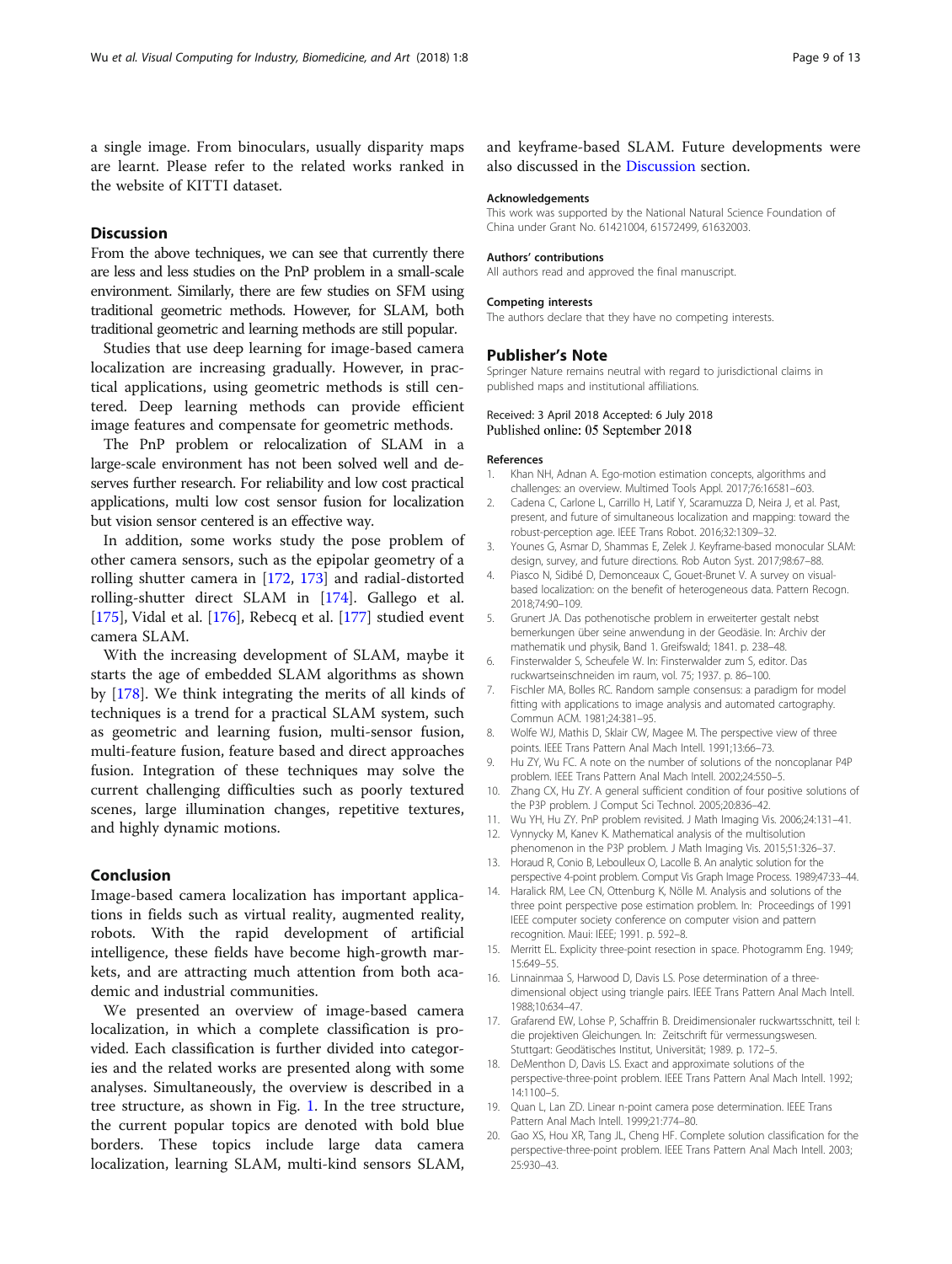- <span id="page-9-0"></span>21. Josephson K, Byrod M. Pose estimation with radial distortion and unknown focal length. In: Proceedings of 2009 IEEE conference on computer vision and pattern recognition. Miami: IEEE; 2009. p. 2419–26.
- 22. Hesch JA, Roumeliotis SI. A direct least-squares (DLS) method for PnP. In: Proceedings of 2011 international conference on computer vision. Barcelona: IEEE; 2012. p. 383–90.
- 23. Kneip L, Scaramuzza D, Siegwart R. A novel parametrization of the perspective-three-point problem for a direct computation of absolute camera position and orientation. In: CVPR 2011. Providence: IEEE; 2011. p. 2969–76.
- 24. Kneip L, Li HD, Seo Y. UPnP: an optimal O(n) solution to the absolute pose problem with universal applicability. In: Fleet D, Pajdla T, Schiele B, Tuytelaars T, editors. Computer vision – ECCV 2014. Cham: Springer; 2014. p. 127–42.
- 25. Kuang YB, Åström K. Pose estimation with unknown focal length using points, directions and lines. In: Proceedings of 2013 IEEE international conference on computer vision. Sydney: IEEE; 2013. p. 529–36.
- 26. Kukelova Z, Bujnak M, Pajdla T. Real-time solution to the absolute pose problem with unknown radial distortion and focal length. In: Proceedings of 2013 IEEE international conference on computer vision. Sydney: IEEE; 2014. p. 2816–23.
- 27. Ventura J, Arth C, Reitmayr G, Schmalstieg D. A minimal solution to the generalized pose-and-scale problem. In: Proceedings of 2014 IEEE conference on computer vision and pattern recognition. Columbus: IEEE; 2014. p. 422–9.
- 28. Zheng YQ, Sugimoto S, Sato I, Okutomi M. A general and simple method for camera pose and focal length determination. In: Proceedings of 2014 IEEE conference on computer vision and pattern recognition. Columbus: IEEE; 2014. p. 430–7.
- 29. Zheng YQ, Kneip L. A direct least-squares solution to the PnP problem with unknown focal length. In: Proceedings of 2016 IEEE conference on computer vision and pattern recognition. Las Vegas: IEEE; 2016. p. 1790–8.
- 30. Wu CC. P3.5P: pose estimation with unknown focal length. In: Proceedings of 2015 IEEE conference on computer vision and pattern recognition. Boston: IEEE; 2015. p. 2440–8.
- 31. Albl C, Kukelova Z, Pajdla T. R6P rolling shutter absolute pose problem. In: Proceedings of 2015 IEEE conference on computer vision and pattern recognition. Boston: IEEE; 2015. p. 2292–300.
- 32. Lu CP, Hager GD, Mjolsness E. Fast and globally convergent pose estimation from video images. IEEE Trans Pattern Anal Mach Intell. 2000;22:610–22.
- 33. Schweighofer G, Pinz A. Robust pose estimation from a planar target. IEEE Trans Pattern Anal Mach Intell. 2006;28:2024–30.
- 34. Wu YH, Li YF, Hu ZY. Detecting and handling unreliable points for camera parameter estimation. Int J Comput Vis. 2008;79:209–23.
- 35. Lepetit V, Moreno-Noguer F, Fua P. EPnP: an accurate O(n) solution to the PnP problem. Int J Comput Vis. 2009;81:155–66.
- 36. Hedborg J, Forssén PE, Felsberg M, Ringaby E. Rolling shutter bundle adjustment. In: Proceedings of 2012 IEEE conference on computer vision and pattern recognition. Providence: IEEE; 2012. p. 1434–41.
- 37. Oth L, Furgale P, Kneip L, Siegwart R. Rolling shutter camera calibration. In: Proceedings of 2013 IEEE conference on computer vision and pattern recognition. Portland: IEEE; 2013. p. 1360–7.
- 38. Zheng YQ, Kuang YB, Sugimoto S, Åström K, Okutomi M. Revisiting the PnP problem: a fast, general and optimal solution. In: Proceedings of 2013 IEEE international conference on computer vision. Sydney: IEEE; 2013. p. 2344–51.
- 39. Ferraz L, Binefa X, Moreno-Noguer F. Very fast solution to the PnP problem with algebraic outlier rejection. In: Proceedings of 2014 IEEE conference on computer vision and pattern recognition. Columbus: IEEE; 2014. p. 501–8.
- 40. Svärm L, Enqvist O, Oskarsson M, Kahl F. Accurate localization and pose estimation for large 3D models. In: Proceedings of 2014 IEEE conference on computer vision and pattern recognition. Columbus: IEEE; 2014. p. 532–9.
- 41. Özyesil O, Singer A. Robust camera location estimation by convex programming. In: Proceedings of 2015 IEEE conference on computer vision and pattern recognition. Boston: IEEE; 2015. p. 2674–83.
- 42. Brachmann E, Michel F, Krull A, Yang MY, Gumhold S, Rother C. Uncertaintydriven 6D pose estimation of objects and scenes from a single RGB image. In: Proceedings of 2016 IEEE conference on computer vision and pattern recognition. Las Vegas: IEEE; 2016. p. 3364–72.
- 43. Feng W, Tian FP, Zhang Q, Sun JZ. 6D dynamic camera relocalization from single reference image. In: Proceedings of 2016 IEEE conference on computer vision and pattern recognition. Las Vegas: IEEE; 2016. p. 4049–57.
- 44. Nakano G. A versatile approach for solving PnP, PnPf, and PnPfr problems. In: Leibe B, Matas J, Sebe N, Welling M, editors. Computer vision – ECCV 2016. Cham: Springer; 2016. p. 338–52.
- 45. Arth C, Wagner D, Klopschitz M, Irschara A, Schmalstieg D. Wide area localization on mobile phones. In: Proceedings of the 8th IEEE international symposium on mixed and augmented reality. Orlando: IEEE; 2009. p. 73–82.
- Arth C, Klopschitz M, Reitmayr G, Schmalstieg D. Real-time self-localization from panoramic images on mobile devices. In: Proceedings of the 10th IEEE international symposium on mixed and augmented reality. Basel: IEEE; 2011. p. 37–46.
- 47. Sattler T, Leibe B, Kobbelt L. Fast image-based localization using direct 2Dto-3D matching. In: Proceedings of 2011 international conference on computer vision. Barcelona: IEEE; 2011. p. 667–74.
- 48. Sattler T, Leibe B, Kobbelt L. Improving image-based localization by active correspondence search. In: Fitzgibbon A, Lazebnik S, Perona P, Sato Y, Schmid C, editors. Computer vision – ECCV 2012. Berlin, Heidelberg: Springer; 2012. p. 752–65.
- 49. Li YP, Snavely N, Huttenlocher DP. Location recognition using prioritized feature matching. In: Daniilidis K, Maragos P, Paragios N, editors. Computer vision – ECCV 2010. Berlin, Heidelberg: Springer; 2010. p. 791–804.
- 50. Li YP, Snavely N, Huttenlocher D, Fua P. Worldwide pose estimation using 3D point clouds. In: Fitzgibbon A, Lazebnik S, Perona P, Sato Y, Schmid C, editors. Computer vision – ECCV 2012. Berlin, Heidelberg: Springer; 2012. p. 15–29.
- 51. Lei J, Wang ZH, Wu YH, Fan LX. Efficient pose tracking on mobile phones with 3D points grouping. In: Proceedings of 2014 IEEE international conference on multimedia and expo. Chengdu: IEEE; 2014. p. 1–6.
- 52. Bansal M, Daniilidis K. Geometric urban geo-localization. In: Proceedings of 2014 IEEE conference on computer vision and pattern recognition. Columbus: IEEE; 2014. p. 3978–85.
- 53. Kendall A, Grimes M, Cipolla R. PoseNet: a convolutional network for real-time 6-DOF camera relocalization. In: Proceedings of 2015 IEEE international conference on computer vision. Santiago: IEEE; 2015. p. 2938–46.
- 54. Wang SL, Fidler S, Urtasun R. Lost shopping! Monocular localization in large indoor spaces. In: Proceedings of 2015 IEEE international conference on computer vision. Santiago: IEEE; 2015. p. 2695–703.
- 55. Zeisl B, Sattler T, Pollefeys M. Camera pose voting for large-scale imagebased localization. In: Proceedings of 2015 IEEE international conference on computer vision. Santiago: IEEE; 2015. p. 2704–12.
- 56. Lu GY, Yan Y, Ren L, Song JK, Sebe N, Kambhamettu C. Localize me anywhere, anytime: a multi-task point-retrieval approach. In: Proceedings of 2015 IEEE international conference on computer vision. Santiago: IEEE; 2015. p. 2434–42.
- 57. Valentin J, Nießner M, Shotton J, Fitzgibbon A, Izadi S, Torr P. Exploiting uncertainty in regression forests for accurate camera relocalization. In: Proceedings of 2015 IEEE conference on computer vision and pattern recognition. Boston: IEEE; 2015. p. 4400–8.
- 58. Straub J, Hilsenbeck S, Schroth G, Huitl R, Möller A, Steinbach E. Fast relocalization for visual odometry using binary features. In: Proceedings of 2013 IEEE international conference on image processing. Melbourne: IEEE; 2013. p. 2548–52.
- 59. Feng YJ, Fan LX, Wu YH. Fast localization in large-scale environments using supervised indexing of binary features. IEEE Trans Image Process. 2016;25:343–58.
- 60. Ventura J, Höllerer T. Wide-area scene mapping for mobile visual tracking. In: Proceedings of 2012 IEEE international symposium on mixed and augmented reality. Atlanta: IEEE; 2012. p. 3–12.
- 61. Ventura J, Arth C, Reitmayr G, Schmalstieg D. Global localization from monocular SLAM on a mobile phone. IEEE Trans Vis Comput Graph. 2014; 20:531–9.
- 62. Zamir AR, Hakeem A, Van Gool L, Shah M, Szeliski R. Large-scale visual geolocalization. Cham: Springer; 2016.
- 63. Liu L, Li HD, Dai YC. Efficient global 2D-3D matching for camera localization in a large-scale 3D map. In: Proceedings of 2017 IEEE international conference on computer vision. Venice: IEEE; 2017.
- 64. Campbell D, Petersson L, Kneip L, Li HD. Globally-optimal inlier set maximisation for simultaneous camera pose and feature correspondence. In: Proceedings of 2017 IEEE international conference on computer vision. Venice: IEEE; 2017.
- 65. Feng YJ, Wu YH, Fan LX. Real-time SLAM relocalization with online learning of binary feature indexing. Mach Vis Appl. 2017;28:953–63.
- 66. Wu J, Ma LW, Hu XL. Delving deeper into convolutional neural networks for camera relocalization. In: Proceedings of 2017 IEEE international conference on robotics and automation. Singapore: IEEE; 2017. p. 5644–51.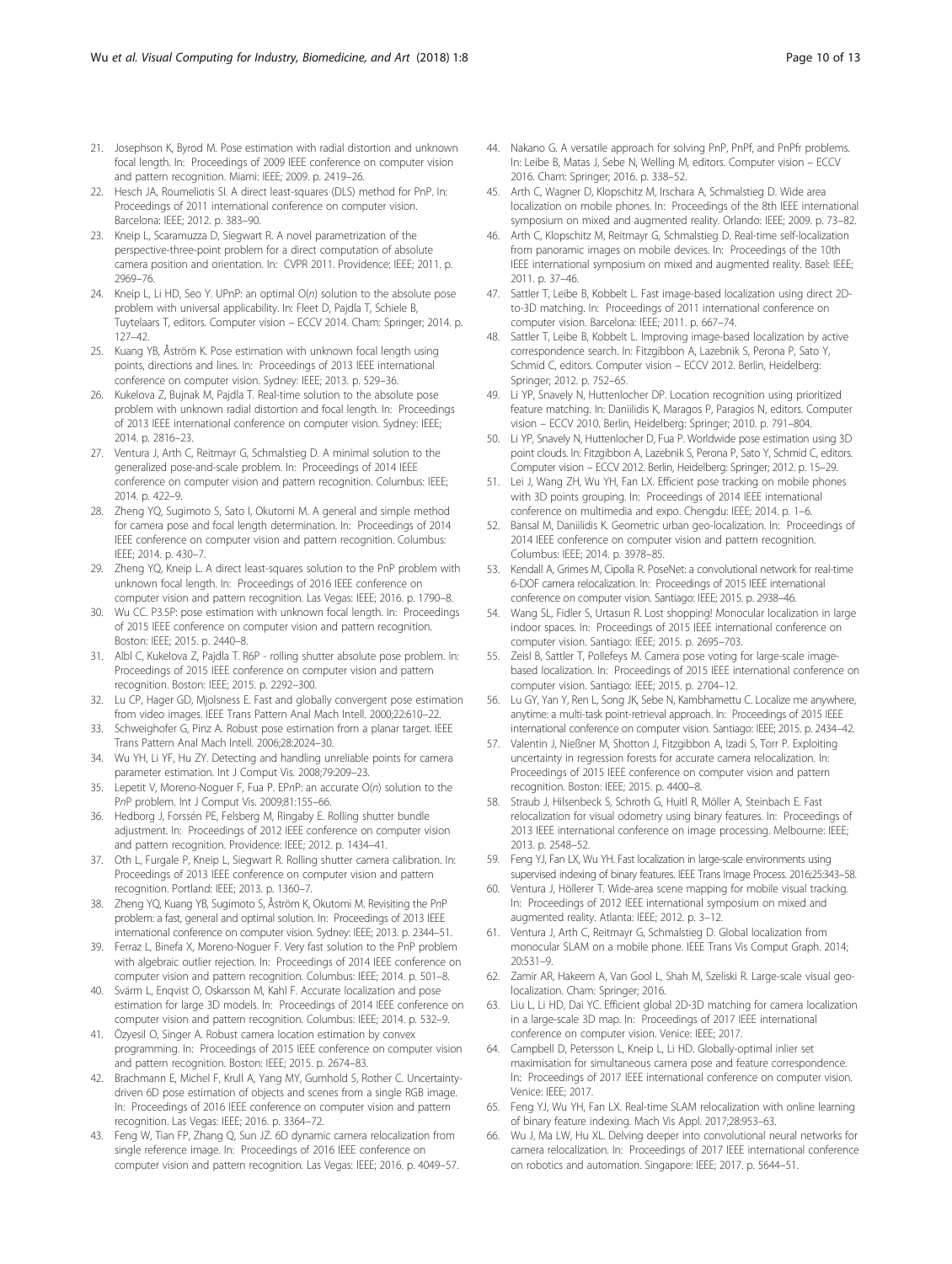- <span id="page-10-0"></span>67. Kendall A, Cipolla R. Geometric loss functions for camera pose regression with deep learning. In: Proceedings of 2017 IEEE conference on computer vision and pattern recognition. Honolulu: IEEE; 2017.
- 68. Qin T, Li P, Shen S. Relocalization, global optimization and map merging for monocular visual-inertial SLAM. In: Proceedings of IEEE international conference on robotics and automation. Brisbane: HKUST; 2018.
- 69. Wang H, Lei J, Li A, Wu Y. A geometry-based point cloud reduction method for mobile augmented reality system. Accepted by J Compu Sci Technol. 2018.
- 70. Smith RC, Cheeseman P. On the representation and estimation of spatial uncertainty. Int J Robot Res. 1986;5:56–68.
- 71. Durrant-Whyte H, Rye D, Nebot E. Localization of autonomous guided vehicles. In: Hollerbach JM, Koditschek DE, editors. Robotics research. London: Springer; 1996. p. 613–25.
- 72. Davison AJ. SLAM with a single camera. In: Proceedings of workshop on concurrent mapping and localization for autonomous mobile robots in conjunction with ICRA. Washington, DC: CiNii; 2002.
- 73. Davison AJ. Real-time simultaneous localisation and mapping with a single camera. In: Proceedings of the 9th IEEE international conference on computer vision. Nice: IEEE; 2003. p. 1403–10.
- 74. Davison AJ, Reid ID, Molton ND, Stasse O. MonoSLAM: real-time single camera SLAM. IEEE Trans Pattern Anal Mach Intell. 2007;29:1052–67.
- 75. Montemerlo M, Thrun S. Simultaneous localization and mapping with unknown data association using FastSLAM. In: Proceedings of 2003 IEEE international conference on robotics and automation. Taipei: IEEE; 2003. p. 1985–91.
- Strasdat H, Montiel JMM, Davison AJ. Real-time monocular SLAM: why filter? In: Proceedings of 2010 IEEE international conference on robotics and automation. Anchorage: IEEE; 2010. p. 2657–64.
- 77. Strasdat H, Montiel JMM, Davison AJ. Visual SLAM: why filter? Image Vis Comput. 2012;30:65–77.
- 78. Nüchter A, Lingemann K, Hertzberg J, Surmann H. 6D SLAM—3D mapping outdoor environments. J Field Robot. 2007;24:699–722.
- 79. Huang GP, Mourikis AI, Roumeliotis SI. A quadratic-complexity observabilityconstrained unscented Kalman filter for SLAM. IEEE Trans Robot. 2013;29:1226–43.
- 80. Klein G, Murray D. Parallel tracking and mapping for small AR workspaces. In: Proceedings of the 6th IEEE and ACM international symposium on mixed and augmented reality. Nara: IEEE; 2007. p. 225–34.
- 81. Klein G, Murray D. Improving the agility of keyframe-based SLAM. In: Forsyth D, Torr P, Zisserman A, editors. Computer vision – ECCV 2008. Berlin, Heidelberg: Springer; 2008. p. 802–15.
- 82. Klein G, Murray D. Parallel tracking and mapping on a camera phone. In: Proceedings of the 8th IEEE international symposium on mixed and augmented reality. Orlando: IEEE; 2009. p. 83–6.
- 83. Dong ZL, Zhang GF, Jia JY, Bao HJ. Keyframe-based real-time camera tracking. In: Proceedings of the 12th international conference on computer vision. Kyoto: IEEE; 2009. p. 1538–45.
- 84. Dong ZL, Zhang GF, Jia JY, Bao HJ. Efficient keyframe-based real-time camera tracking. Comput Vis Image Underst. 2014;118:97–110.
- 85. Salas-Moreno RF, Newcombe RA, Strasdat H, Kelly PHJ, Davison AJ. SLAM++: simultaneous localisation and mapping at the level of objects. In: Proceedings of 2013 IEEE conference on computer vision and pattern recognition. Portland: IEEE; 2013. p. 1352–9.
- 86. Tan W, Liu HM, Dong ZL, Zhang GF, Bao HJ. Robust monocular SLAM in dynamic environments. In: Proceedings of 2013 IEEE international symposium on mixed and augmented reality. Adelaide: IEEE; 2013. p. 209–18.
- 87. Feng YJ, Wu YH, Fan LX. On-line object reconstruction and tracking for 3D interaction. In: Proceedings of 2012 IEEE international conference on multimedia and expo. Melbourne: IEEE; 2012. p. 711–6.
- 88. Mur-Artal R, Montiel JMM, Tardos JD. ORB-SLAM: a versatile and accurate monocular SLAM system. IEEE Trans Robot. 2015;31:1147–63.
- 89. Bourmaud G, Mégret R. Robust large scale monocular visual SLAM. In: Proceedings of 2015 IEEE conference on computer vision and pattern recognition. Boston: IEEE; 2015. p. 1638–47.
- 90. Newcombe RA, Lovegrove SJ, Davison AJ. DTAM: dense tracking and mapping in real-time. In: Proceedings of 2011 international conference on computer vision. Barcelona: IEEE; 2011. p. 2320–7.
- 91. Engel J, Sturm J, Cremers D. Semi-dense visual odometry for a monocular camera. In: Proceedings of 2013 IEEE international conference on computer vision. Sydney: IEEE; 2013. p. 1449–56.
- 92. Engel J, Schöps T, Cremers D. LSD-SLAM: large-scale direct monocular SLAM. In: Fleet D, Pajdla T, Schiele B, Tuytelaars T, editors. Computer vision – ECCV 2014. Cham: Springer; 2014. p. 834–49.
- 93. Pascoe G, Maddern W, Newman P. Direct visual localisation and calibration for road vehicles in changing city environments. In: Proceedings of 2015 IEEE international conference on computer vision workshop. Santiago: IEEE; 2015. p. 98–105.
- 94. Schöps T, Engel J, Cremers D. Semi-dense visual odometry for AR on a smartphone. In: Proceedings of 2014 IEEE international symposium on mixed and augmented reality. Munich: IEEE; 2014. p. 145–50.
- 95. Konolige K, Agrawal M. FrameSLAM: from bundle adjustment to real-time visual mapping. IEEE Trans Robot. 2008;24:1066–77.
- 96. Mei C, Sibley G, Cummins M, Newman P, Reid I. A constant time efficient stereo SLAM system. In: Cavallaro A, Prince S, Alexander D, editors. Proceedings of the British machine vision conference. Nottingham: BMVA; 2009. p. 54.1–54.11.
- 97. Zou DP, Tan P. COSLAM: collaborative visual slam in dynamic environments. IEEE Trans Pattern Anal Mach Intell. 2013;35:354–66.
- 98. Engel J, Stückler J, Cremers D. Large-scale direct SLAM with stereo cameras. In: Proceedings of 2015 IEEE/RSJ international conference on intelligent robots and systems. Hamburg: IEEE; 2015. p. 1935–42.
- 99. Pire T, Fischer T, Civera J, De Cristóforis P, Berlles JJ. Stereo parallel tracking and mapping for robot localization. In: Proceedings of 2015 IEEE/RSJ international conference on intelligent robots and systems. Hamburg: IEEE; 2015. p. 1373–8.
- 100. Moreno FA, Blanco JL, Gonzalez-Jimenez J. A constant-time SLAM back-end in the continuum between global mapping and submapping: application to visual stereo SLAM. Int J Robot Res. 2016;35:1036–56.
- 101. Mur-Artal R, Tardós JD. ORB-SLAM2: an open-source SLAM system for monocular, stereo, and RGB-D cameras. IEEE Trans Robot. 2017;33:1255–62.
- 102. Zhang GX, Lee JH, Lim J, Suh IH. Building a 3-D line-based map using stereo SLAM. IEEE Trans Robot. 2015;31:1364–77.
- 103. Gomez-Ojeda R, Zuñiga-Noël D, Moreno FA, Scaramuzza D, Gonzalez-Jimenez J. PL-SLAM: a stereo SLAM system through the combination of points and line segments. arXiv: 1705.09479, 2017.
- 104. Usenko V, Engel J, Stückler J, Cremers D. Direct visual-inertial odometry with stereo cameras. In: Proceedings of 2016 IEEE international conference on robotics and automation. Stockholm: IEEE; 2016. p. 1885–92.
- 105. Wang R, Schwörer M, Cremers D. Stereo DSO: large-scale direct sparse visual odometry with stereo cameras. In: Proceedings of 2017 IEEE international conference on computer vision. Venice: IEEE; 2017.
- 106. Forster C, Zhang ZC, Gassner M, Werlberger M, Scaramuzza D. SVO: semidirect visual odometry for monocular and multicamera systems. IEEE Trans Robot. 2017;33:249–65.
- 107. Sun K, Mohta K, Pfrommer B, Watterson M, Liu SK, Mulgaonkar Y, et al. Robust stereo visual inertial odometry for fast autonomous flight. arXiv: 1712.00036, 2017.
- 108. Konolige K, Agrawal M, Solà J. Large-scale visual odometry for rough terrain. In: Kaneko M, Nakamura Y, editors. Robotics research. Berlin, Heidelberg: Springer; 2010. p. 201–2.
- 109. Weiss S, Achtelik MW, Lynen S, Chli M, Siegwart R. Real-time onboard visualinertial state estimation and self-calibration of MAVs in unknown environments. In: Proceedings of 2012 IEEE international conference on robotics and automation. Saint Paul: IEEE; 2012. p. 957–64.
- 110. Falquez JM, Kasper M, Sibley G. Inertial aided dense & semi-dense methods for robust direct visual odometry. In: Proceedings of 2016 IEEE/RSJ international conference on intelligent robots and systems. Daejeon: IEEE; 2016. p. 3601–7.
- 111. Mourikis AI, Roumeliotis SI. A multi-state constraint Kalman filter for visionaided inertial navigation. In: Proceedings of 2007 IEEE international conference on robotics and automation. Roma: IEEE; 2007. p. 3565–72.
- 112. Li MY, Mourikis AI. High-precision, consistent EKF-based visual-inertial odometry. Int J Robot Res. 2013;32:690–711.
- 113. Li MY, Kim BH, Mourikis AI. Real-time motion tracking on a cellphone using inertial sensing and a rolling-shutter camera. In: Proceedings of 2013 IEEE international conference on robotics and automation. Karlsruhe: IEEE; 2013. p. 4712–9.
- 114. Li MY, Mourikis AI. Vision-aided inertial navigation with rolling-shutter cameras. Int J Robot Res. 2014;33:1490–507.
- 115. Clement LE, Peretroukhin V, Lambert J, Kelly J. The battle for filter supremacy: a comparative study of the multi-state constraint Kalman filter and the sliding window filter. In: Proceedings of the 12th conference on computer and robot vision. Halifax: IEEE; 2015. p. 23–30.
- 116. Bloesch M, Omari S, Hutter M, Siegwart R. Robust visual inertial odometry using a direct EKF-based approach. In: Proceedings of 2015 IEEE/RSJ international conference on intelligent robots and systems. Hamburg: IEEE; 2015. p. 298–304.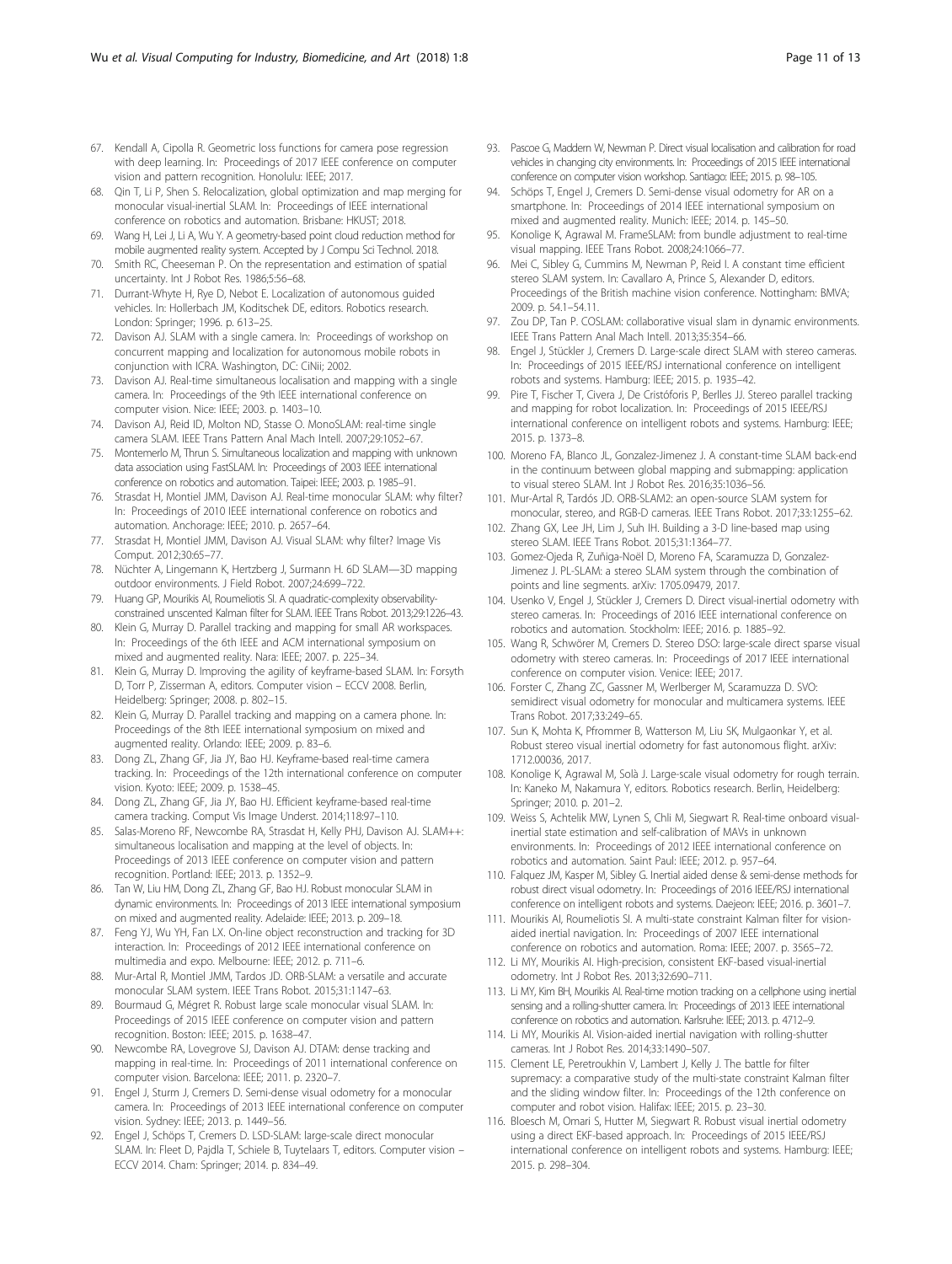- <span id="page-11-0"></span>117. Forster C, Carlone L, Dellaert F, Scaramuzza D. On-manifold preintegration for real-time visual-inertial odometry. IEEE Trans Robot. 2017;33:1–21.
- 118. Leutenegger S, Lynen S, Bosse M, Siegwart R, Furgale P. Keyframe-based visual–inertial odometry using nonlinear optimization. Int J Robot Res. 2015; 34:314–34.
- 119. Li PL, Qin T, Hu BT, Zhu FY, Shen SJ. Monocular visual-inertial state estimation for mobile augmented reality. In: Proceedings of 2017 IEEE international symposium on mixed and augmented reality. Nantes: IEEE; 2017. p. 11–21.
- 120. Mur-Artal R, Tardós JD. Visual-inertial monocular SLAM with map reuse. IEEE Robot Autom Lett. 2017;2:796–803.
- 121. Tateno K, Tombari F, Laina I, Navab N. CNN-SLAM: real-time dense monocular SLAM with learned depth prediction. In: Proceedings of 2017 IEEE conference on computer vision and pattern recognition. Honolulu: IEEE; 2017.
- 122. Ummenhofer B, Zhou HZ, Uhrig J, Mayer N, Ilg E, Dosovitskiy A, et al. DeMoN: depth and motion network for learning monocular stereo. In: Proceedings of 2017 IEEE conference on computer vision and pattern recognition. Honolulu: IEEE; 2017.
- 123. Vijayanarasimhan S, Ricco S, Schmid C, Sukthankar R, Fragkiadaki K. SfM-Net: learning of structure and motion from video arXiv: 1704.07804, 2017.
- 124. Zhou TH, Brown M, Snavely N, Lowe DG. Unsupervised learning of depth and ego-motion from video. In: Proceedings of 2017 IEEE conference on computer vision and pattern recognition. Honolulu: IEEE; 2017.
- 125. Li RH, Wang S, Long ZQ, Gu DB. UnDeepVO: monocular visual odometry through unsupervised deep learning. arXiv: 1709.06841, 2017.
- 126. Clark R, Wang S, Wen HK, Markham A, Trigoni N. VINet: visual-inertial odometry as a sequence-to-sequence learning problem. In: Proceedings of 31st AAAI conference on artificial intelligence. San Francisco: AAAI; 2017. p. 3995–4001.
- 127. DeTone D, Malisiewicz T, Rabinovich A. Toward geometric deep SLAM. arXiv:1707.07410, 2017.
- 128. Gao X, Zhang T. Unsupervised learning to detect loops using deep neural networks for visual SLAM system. Auton Robot. 2017;41:1–18.
- 129. Turan M, Almalioglu Y, Araujo H, Konukoglu E, Sitti M. Deep EndoVO: a recurrent convolutional neural network (RCNN) based visual odometry approach for endoscopic capsule robots. Neurocomputing. 2018;275:1861–70.
- 130. Kuipers B, Byun YT. A robot exploration and mapping strategy based on a semantic hierarchy of spatial representations. Rob Auton Syst. 1991;8:47–63.
- 131. Ulrich I, Nourbakhsh I. Appearance-based place recognition for topological localization. In: Proceedings of 2000 ICRA. Millennium conference. IEEE international conference on robotics and automation. Symposia proceedings. San Francisco: IEEE; 2000. p. 1023–9.
- 132. Choset H, Nagatani K. Topological simultaneous localization and mapping (SLAM): toward exact localization without explicit localization. IEEE Trans Robot Autom. 2001;17:125–37.
- 133. Kuipers B, Modayil J, Beeson P, MacMahon M, Savelli F. Local metrical and global topological maps in the hybrid spatial semantic hierarchy. In: Proceedings of 2004 IEEE international conference on robotics and automation. New Orleans: IEEE; 2004. p. 4845–51.
- 134. Chang HJ, Lee CSG, Lu YH, Hu YC. P-SLAM: simultaneous localization and mapping with environmental-structure prediction. IEEE Trans Robot. 2007; 23:281–93.
- 135. Blanco JL, FernÁndez-Madrigal JA, GonzÁlez J. Toward a unified Bayesian approach to hybrid metric-topological SLAM. IEEE Trans Robot. 2008;24:259–70.
- 136. Blanco JL, González J, Fernández-Madrigal JA. Subjective local maps for hybrid metric-topological SLAM. Rob Auton Syst. 2009;57:64–74.
- 137. Kawewong A, Tongprasit N, Hasegawa O. PIRF-Nav 2.0: fast and online incremental appearance-based loop-closure detection in an indoor environment. Rob Auton Syst. 2011;59:727–39.
- 138. Sünderhauf N, Protzel P. Switchable constraints for robust pose graph SLAM. In: Proceedings of 2012 IEEE/RSJ international conference on intelligent robots and systems. Vilamoura: IEEE; 2012. p. 1879–84.
- 139. Latif Y, Cadena C, Neira J. Robust loop closing over time for pose graph SLAM. Int J Robot Res. 2013;32:1611–26.
- 140. Latif Y, Cadena C, Neira J. Robust graph SLAM back-ends: a comparative analysis. In: Proceedings of 2014 IEEE/RSJ international conference on intelligent robots and systems. Chicago: IEEE; 2014. p. 2683–90.
- 141. Vallvé J, Solà J, Andrade-Cetto J. Graph SLAM sparsification with populated topologies using factor descent optimization. IEEE Robot Autom Lett. 2018; 3:1322–9.
- 142. Gatrell LB, Hoff WA, Sklair CW. Robust image features: concentric contrasting circles and their image extraction. In: Proceedings of SPIE volume 1612, cooperative intelligent robotics in space II, vol. 1612. Boston: SPIE; 1992. p. 235–45.
- 143. Cho YK, Lee J, Neumann U. A multi-ring color fiducial system and a rulebased detection method for scalable fiducial-tracking augmented reality. In: Proceedings of international workshop on augmented reality. Atlanta: International Workshop on Augmented Reality; 1998.
- 144. Knyaz VA, Head of Group, Sibiryakov RV. The development of new coded targets for automated point identification and non-contact surface measurements. In: 3D surface measurements, international archives of photogrammetry and remote sensing; 1998.
- 145. Kato H, Billinghurst M. Marker tracking and HMD calibration for a videobased augmented reality conferencing system. In: Proceedings of the 2nd IEEE and ACM international workshop on augmented reality. San Francisco: IEEE; 1999. p. 85–94.
- 146. Naimark L, Foxlin E. Circular data matrix fiducial system and robust image processing for a wearable vision-inertial self-tracker. In: International symposium on mixed and augmented reality. Darmstadt: IEEE; 2002. p. 27–36.
- 147. Ababsa FE, Mallem M. Robust camera pose estimation using 2d fiducials tracking for real-time augmented reality systems. In: Proceedings of ACM SIGGRAPH international conference on virtual reality continuum and its applications in industry. Singapore: ACM; 2004. p. 431–5.
- 148. Claus D, Fitzgibbon AW. Reliable automatic calibration of a marker-based position tracking system. In: Proceedings of the 7th IEEE workshops on applications of computer vision. Breckenridge: IEEE; 2005. p. 300–5.
- 149. Fiala M. ARTag, a fiducial marker system using digital techniques. In: Proceedings of 2005 IEEE computer society conference on computer vision and pattern recognition. San Diego: IEEE; 2005. p. 590–6.
- 150. Fiala M. Designing highly reliable fiducial markers. IEEE Trans Pattern Anal Mach Intell. 2010;32:1317–24.
- 151. Maidi M, Didier JY, Ababsa F, Mallem M. A performance study for camera pose estimation using visual marker based tracking. Mach Vis Appl. 2010;21:365–76.
- 152. Bergamasco F, Albarelli A, Cosmo L, Rodola E, Torsello A. An accurate and robust artificial marker based on cyclic codes. IEEE Trans Pattern Anal Mach Intell. 2016;38:2359–73.
- 153. DeGol J, Bretl T, Hoiem D. ChromaTag: a colored marker and fast detection algorithm. In: Proceedings of 2017 IEEE international conference on computer vision. Venice: IEEE; 2017.
- 154. Muñoz-Salinas R, Marín-Jimenez MJ, Yeguas-Bolivar E, Medina-Carnicer R. Mapping and localization from planar markers. Pattern Recogn. 2018;73:158–71.
- 155. Eade E, Drummond T. Monocular SLAM as a graph of coalesced observations. In: Proceedings of the 11th international conference on computer vision. Rio de Janeiro: IEEE; 2007. p. 1–8.
- 156. Wu Y. Design and lightweight method of a real time and online camera localization from circles: CN, 201810118800.1. 2018.
- 157. Nister D. An efficient solution to the five-point relative pose problem. IEEE Trans Pattern Anal Mach Intell. 2004;26:756–70.
- 158. Lee GH, Pollefeys M, Fraundorfer F. Relative pose estimation for a multi-camera system with known vertical direction. In: Proceedings of 2014 IEEE conference on computer vision and pattern recognition. Columbus: IEEE; 2014. p. 540–7.
- 159. Kneip L, Li HD. Efficient computation of relative pose for multi-camera systems. In: Proceedings of 2014 IEEE conference on computer vision and pattern recognition. Columbus: IEEE; 2014. p. 446–53.
- 160. Chatterjee A, Govindu VM. Efficient and robust large-scale rotation averaging. In: Proceedings of 2013 IEEE international conference on computer vision. Sydney: IEEE; 2013. p. 521–8.
- 161. Ventura J, Arth C, Lepetit V. An efficient minimal solution for multi-camera motion. In: Proceedings of 2015 IEEE international conference on computer vision. Santiago: IEEE; 2015. p. 747–55.
- 162. Fredriksson J, Larsson V, Olsson C. Practical robust two-view translation estimation. In: Proceedings of 2015 IEEE conference on computer vision and pattern recognition. Boston: IEEE; 2015. p. 2684–90.
- 163. Park M, Luo JB, Collins RT, Liu YX. Estimating the camera direction of a geotagged image using reference images. Pattern Recogn. 2014;47:2880–93.
- 164. Carlone L, Tron R, Daniilidis K, Dellaert F. Initialization techniques for 3D SLAM: a survey on rotation estimation and its use in pose graph optimization. In: Proceedings of 2015 IEEE international conference on robotics and automation. Seattle: IEEE; 2015. p. 4597–604.
- 165. Jiang NJ, Cui ZP, Tan P. A global linear method for camera pose registration. In: Proceedings of 2013 IEEE international conference on computer vision. Sydney: IEEE; 2013. p. 481–8.